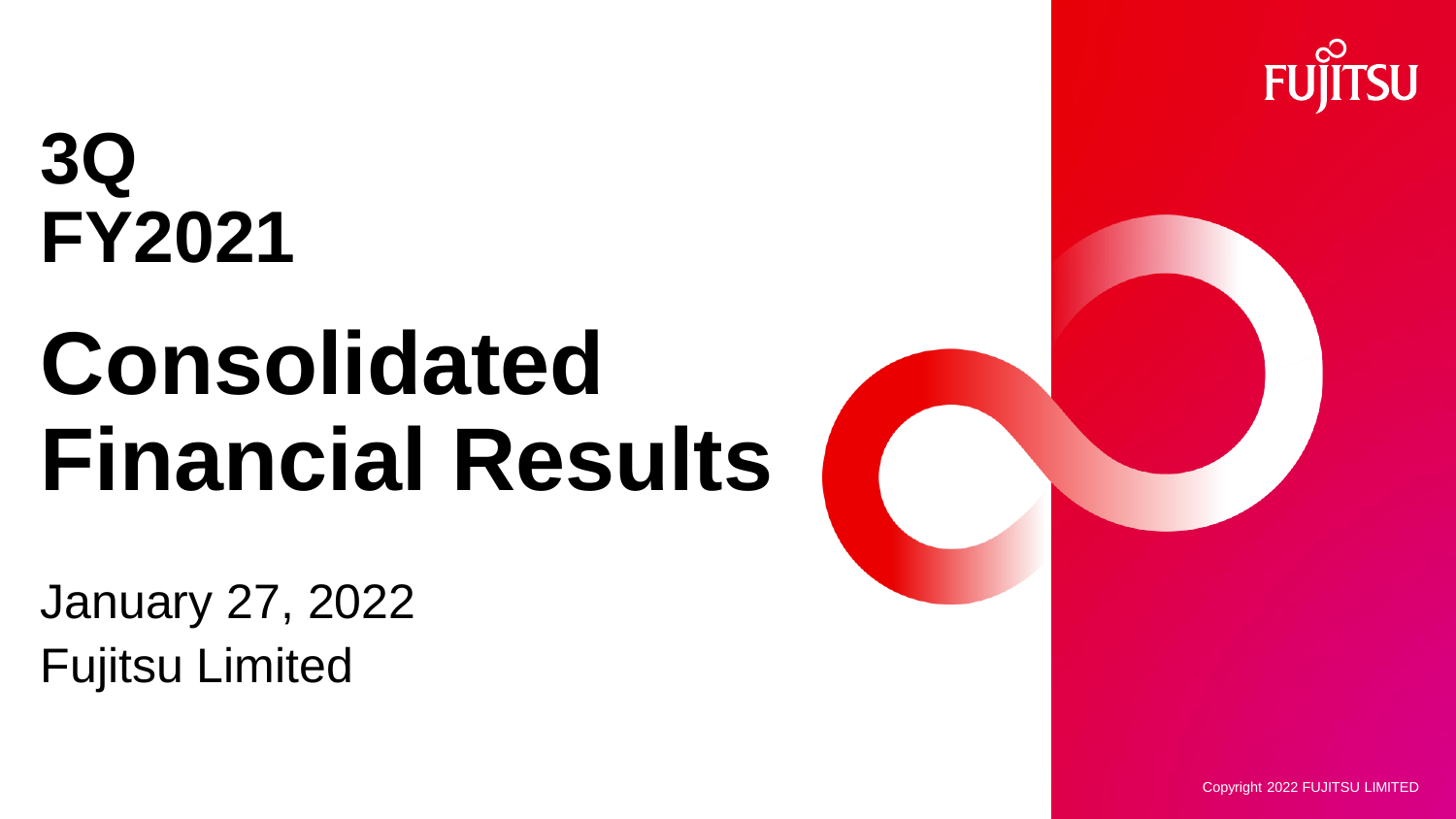

# 2.Earnings Forecast for FY2021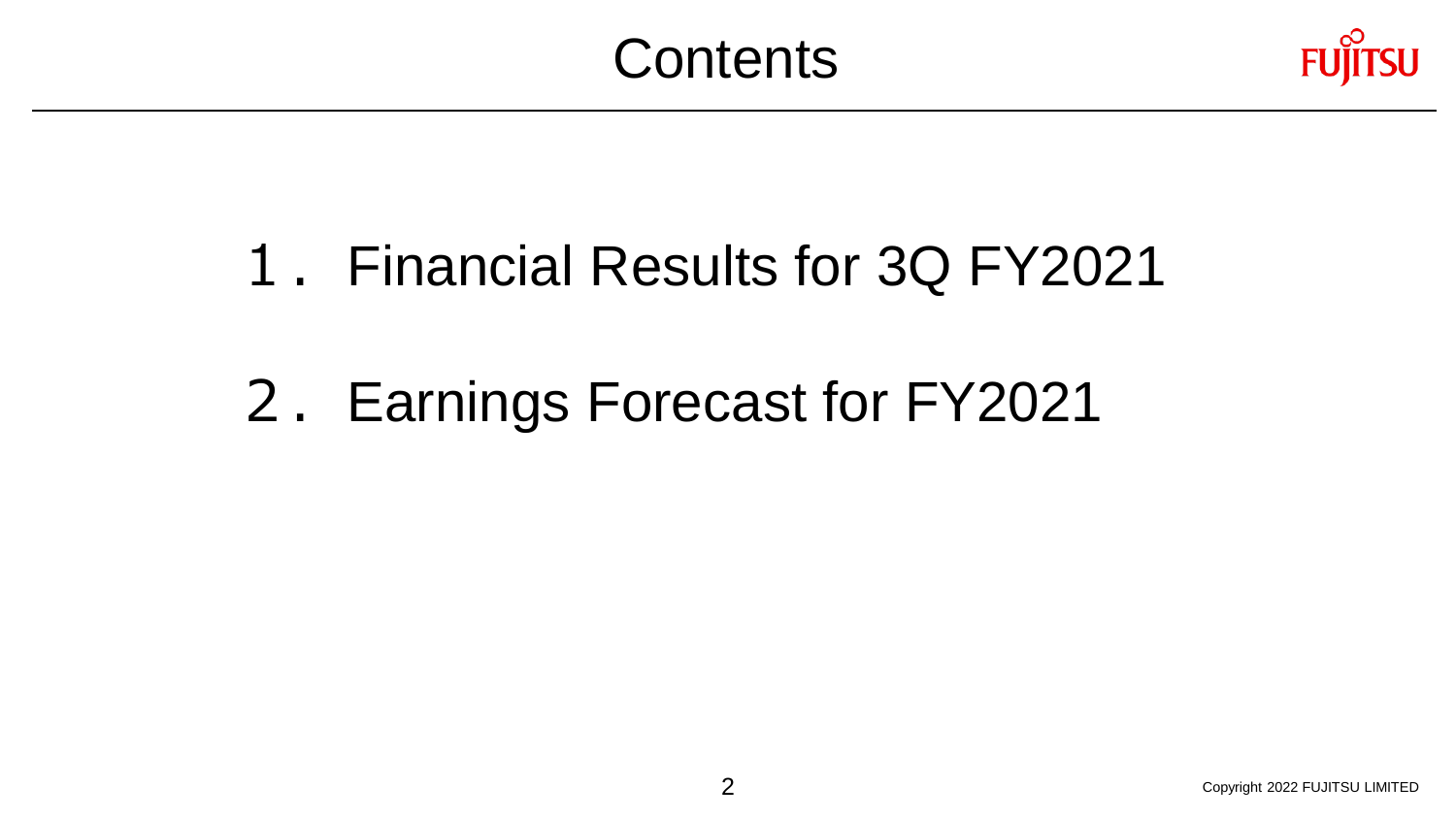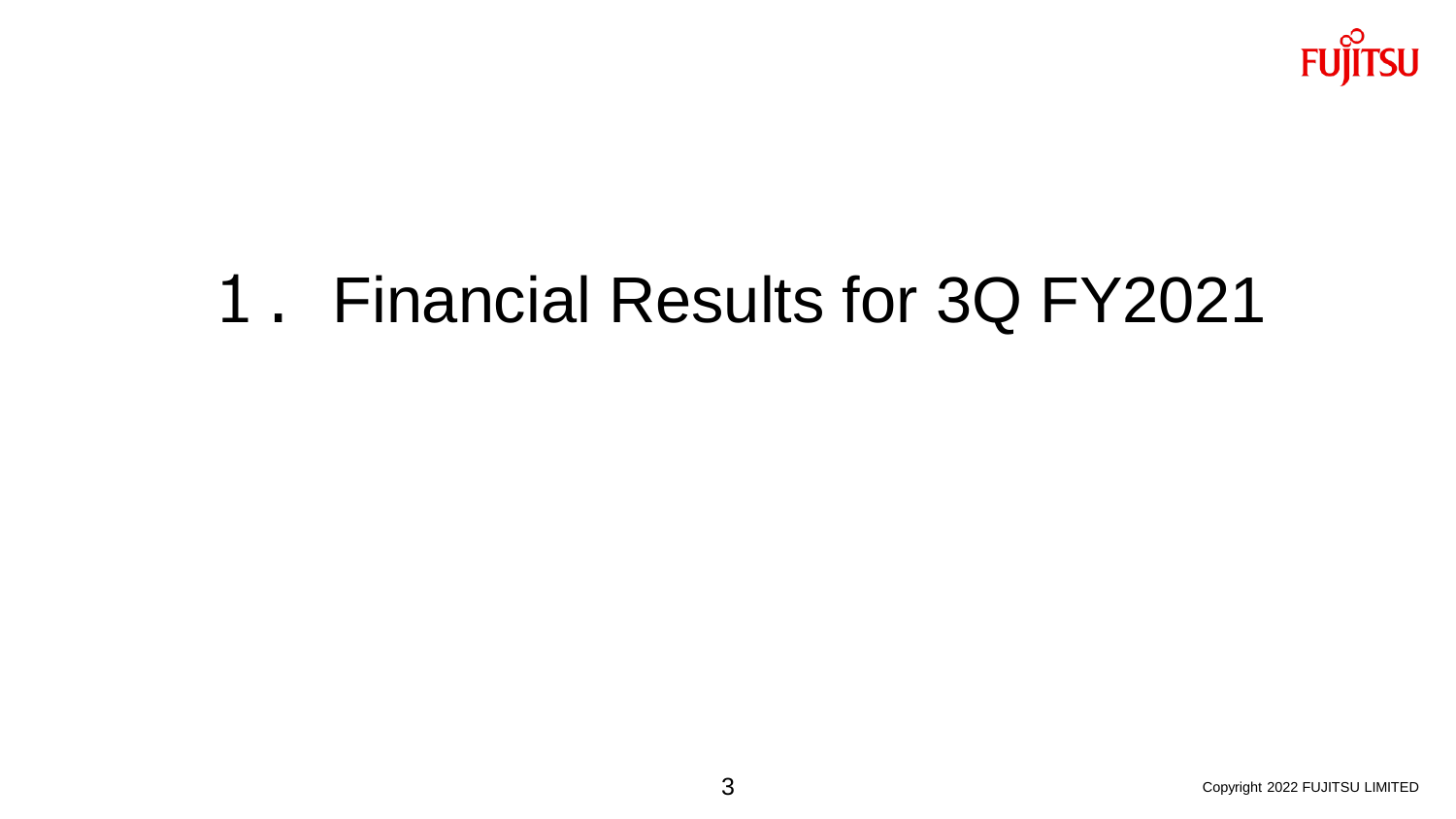

- 
- **Operating Profit: 65.1 B yen Decrease of 28.3 B yen** (Operating Profit Margin: 7.4%)

• **Revenue: 880.5 B yen Decrease of 1% from FY20**

- **Profit for the Period: 71.3 B yen Increase of 4.0 B yen**
- ➢ Gradual recovery in demand, continued supply delays for semiconductors and electronic components
- $\triangleright$  Strategic growth investments continued steadily from the first half
- $\triangleright$  Results were significantly impacted by one-time gains on the sale of businesses and restructurings

Operating Profit: The gain on the sale of the mobile phone retail business recorded last year did not recur this year

Profit for the Period: A reduction in the tax expense burden due to the restructuring of our North American business and the liquidation of a subsidiary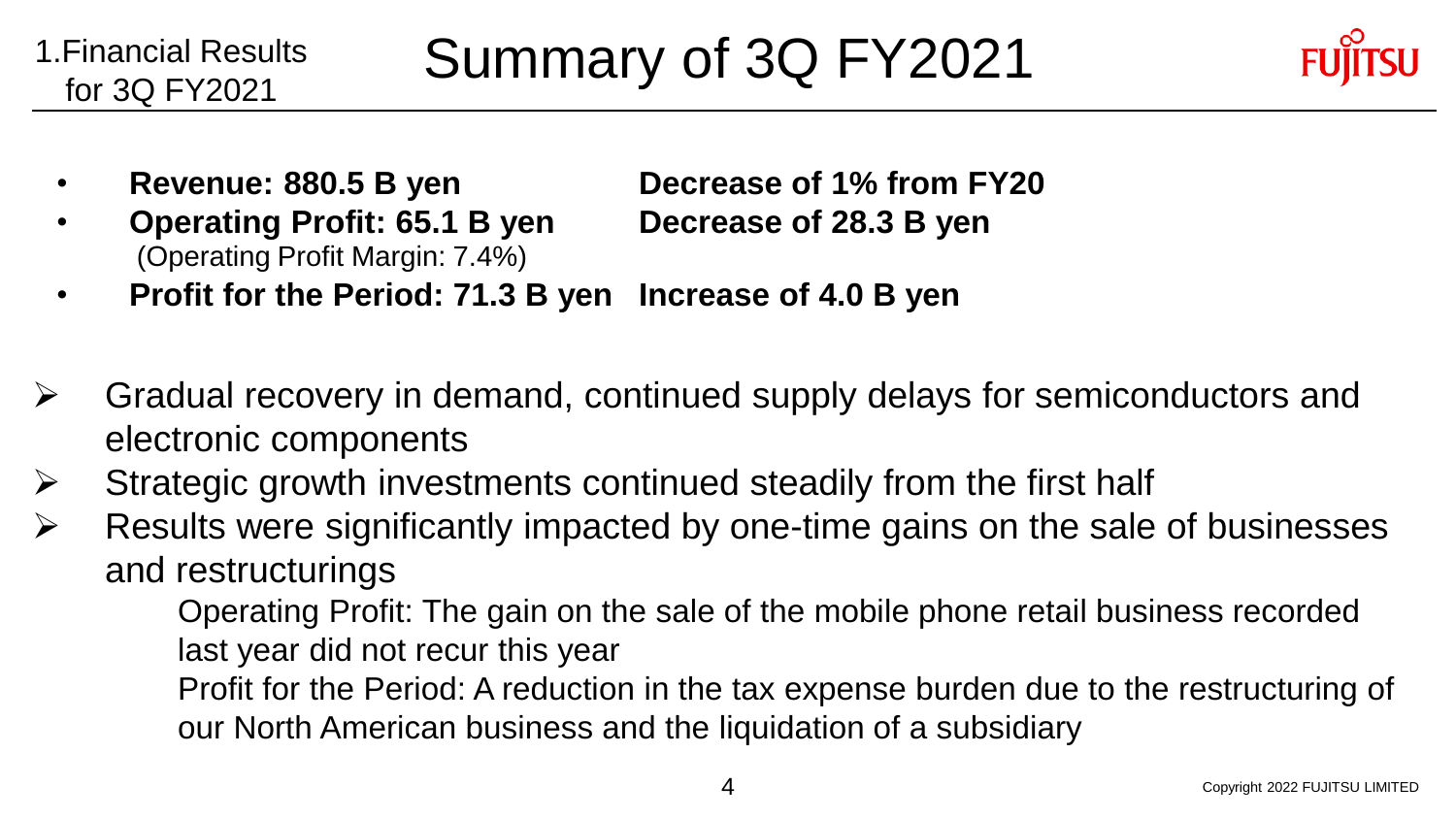Consolidated PL[3Q]



|                                                                      |                       |                       |           | (Billions of yen) |
|----------------------------------------------------------------------|-----------------------|-----------------------|-----------|-------------------|
|                                                                      | 3Q FY2020<br>(Actual) | 3Q FY2021<br>(Actual) | Change    | (%)               |
|                                                                      |                       |                       |           |                   |
| Revenue                                                              | 894.3                 | 880.5                 | $-13.8$   | $-1.5$            |
| Excl. restructuring                                                  | 888.7                 | 880.5                 | $-8.1$    | $-0.9$            |
| Impact of restructuring *                                            | 5.6                   |                       | $-5.6$    |                   |
| <b>Operating Profit</b>                                              | 93.4                  | 65.1                  | $-28.3$   | $-30.3$           |
| [Operating Profit Margin]                                            | $[10.5\%]$            | [7.4%]                | $[-3.1%]$ |                   |
| Financial income (expenses), etc                                     | 2.5                   | 3.7                   | 1.1       | 44.9              |
| Profit for the Period Before Income Taxes                            | 96.0                  | 68.9                  | $-27.1$   | $-28.3$           |
| <b>Profit for the Period</b><br>Attributable to Owners of the Parent | 67.2                  | 71.3                  | 4.0       | 6.1               |

\* Restructured businesses: product business in North America, mobile phone retail store business.

#### Exchange Rate

| U.S. dollar / Yen   | 105 | 114 |    | $\Omega$<br>o.o |
|---------------------|-----|-----|----|-----------------|
| Euro / Yen          | 125 | 130 |    | 4.G             |
| British pound / Yen | 138 | 153 | 15 | 10.9            |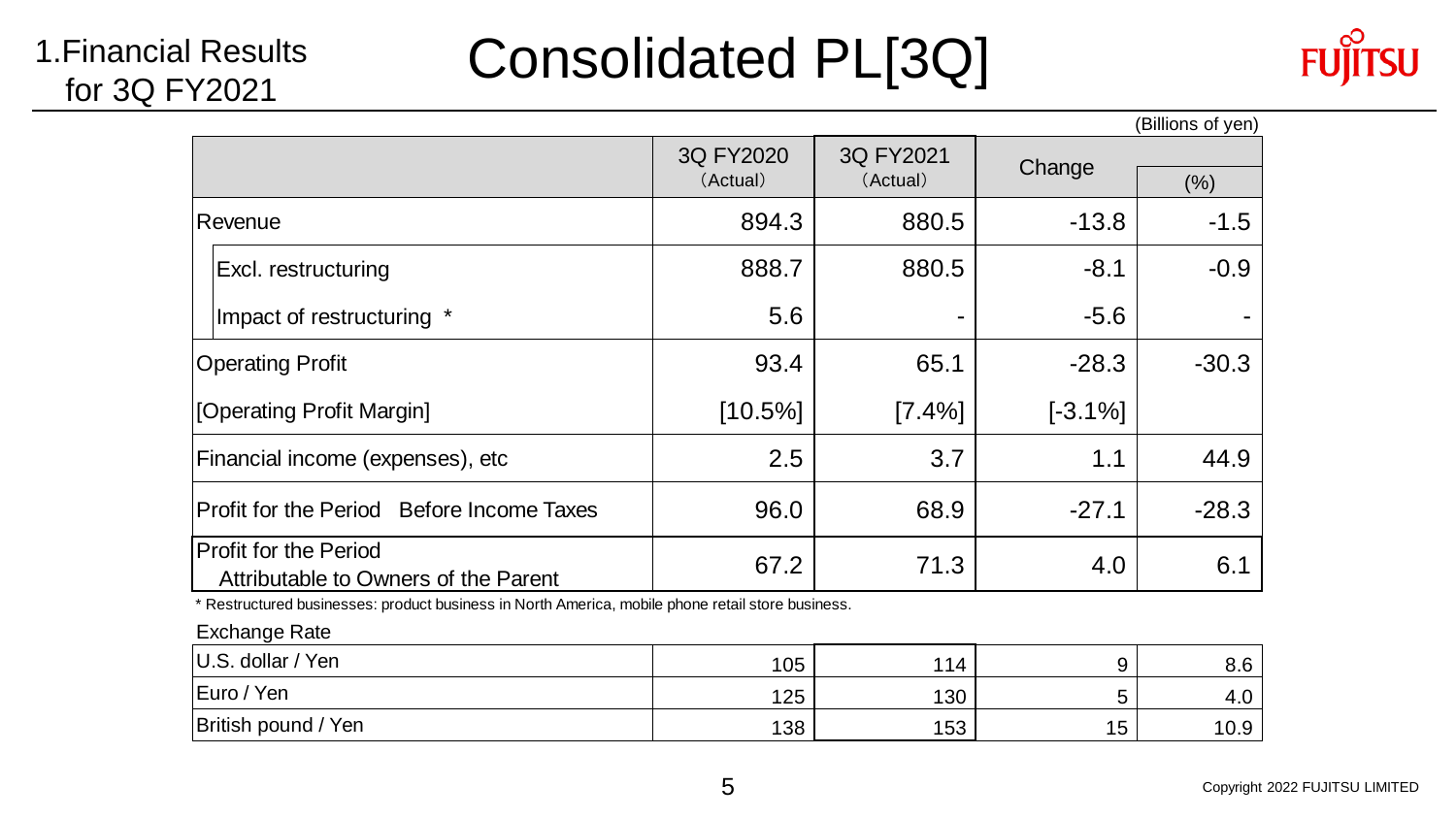# Consolidated PL[9 Months]



|                                                                      |                      |         |           | (Billions of yen) |
|----------------------------------------------------------------------|----------------------|---------|-----------|-------------------|
|                                                                      | 9 Months<br>FY2020   | Change  |           |                   |
|                                                                      | (Actual)<br>(Actual) |         | (%)       |                   |
| Revenue                                                              | 2,526.2              | 2,543.5 | 17.3      | 0.7               |
| Excl. restructuring                                                  | 2,493.3              | 2,543.5 | 50.1      | 2.0               |
| Impact of restructuring *                                            | 32.8                 |         | $-32.8$   |                   |
| <b>Operating Profit</b>                                              | 155.7                | 146.6   | $-9.0$    | $-5.8$            |
| [Operating Profit Margin]                                            | [6.2%]               | [5.8%]  | $[-0.4%]$ |                   |
| Financial income (expenses), etc                                     | 8.3                  | 11.7    | 3.4       | 40.9              |
| <b>Profit for the Period</b>                                         | 164.0                | 158.4   | $-5.6$    | $-3.4$            |
| Before Income Taxes                                                  |                      |         |           |                   |
| <b>Profit for the Period</b><br>Attributable to Owners of the Parent | 114.3                | 124.2   | 9.8       | 8.6               |

\* Restructured businesses: low profitability countries in Europe, product business in North America, mobile phone retail store business.

#### Exchange Rate

1.Financial Results for 3Q FY2021

| $ U.S.$ dollar / Yen | 106 | 444 |     | 4.1           |
|----------------------|-----|-----|-----|---------------|
| Euro / Yen           | 122 | 131 |     | -<br>.4       |
| British pound / Yen  | 136 | 153 | . – | 1つ ち<br>C.⊇ I |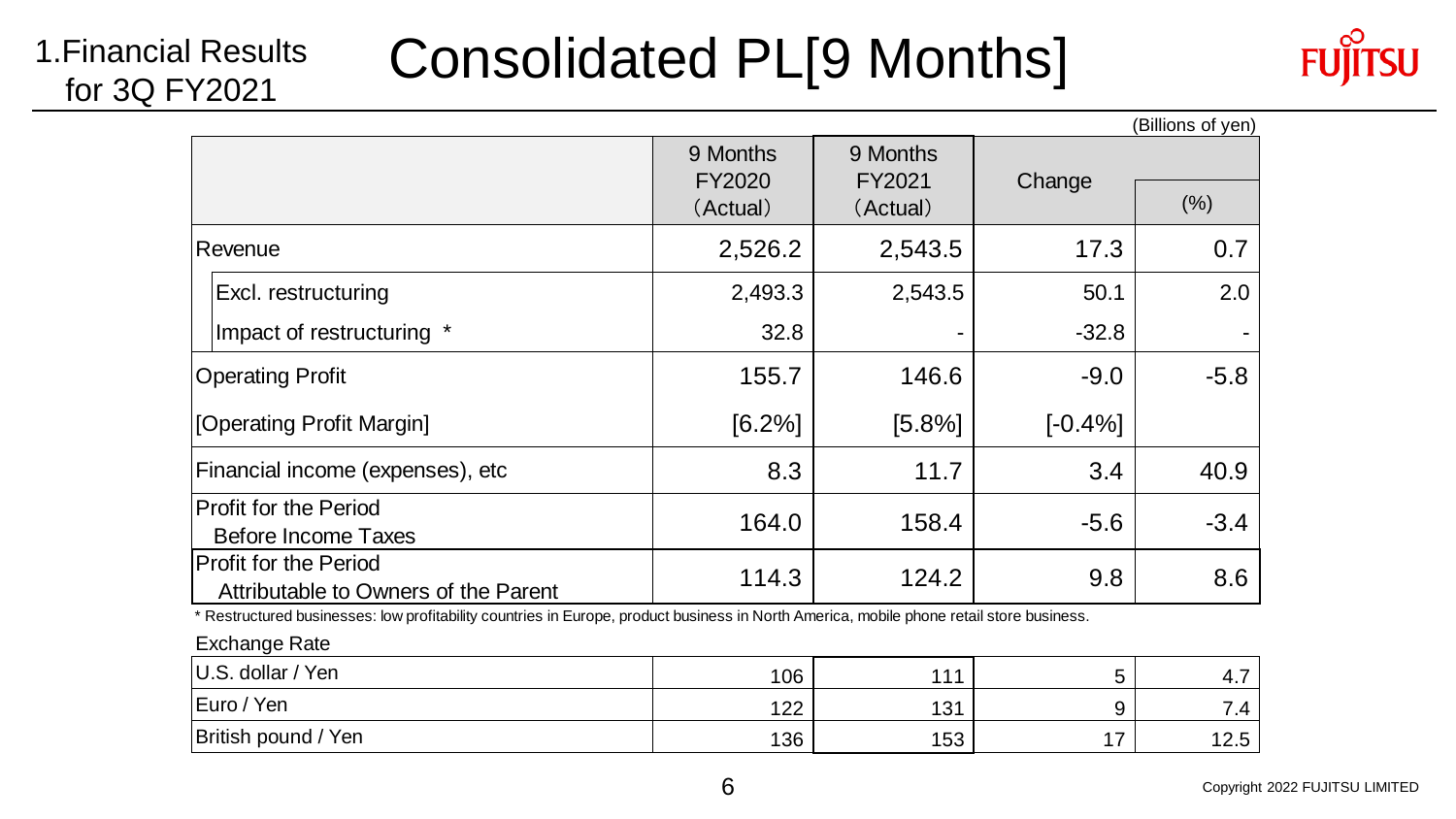

**3Q FY2020 3Q FY2021**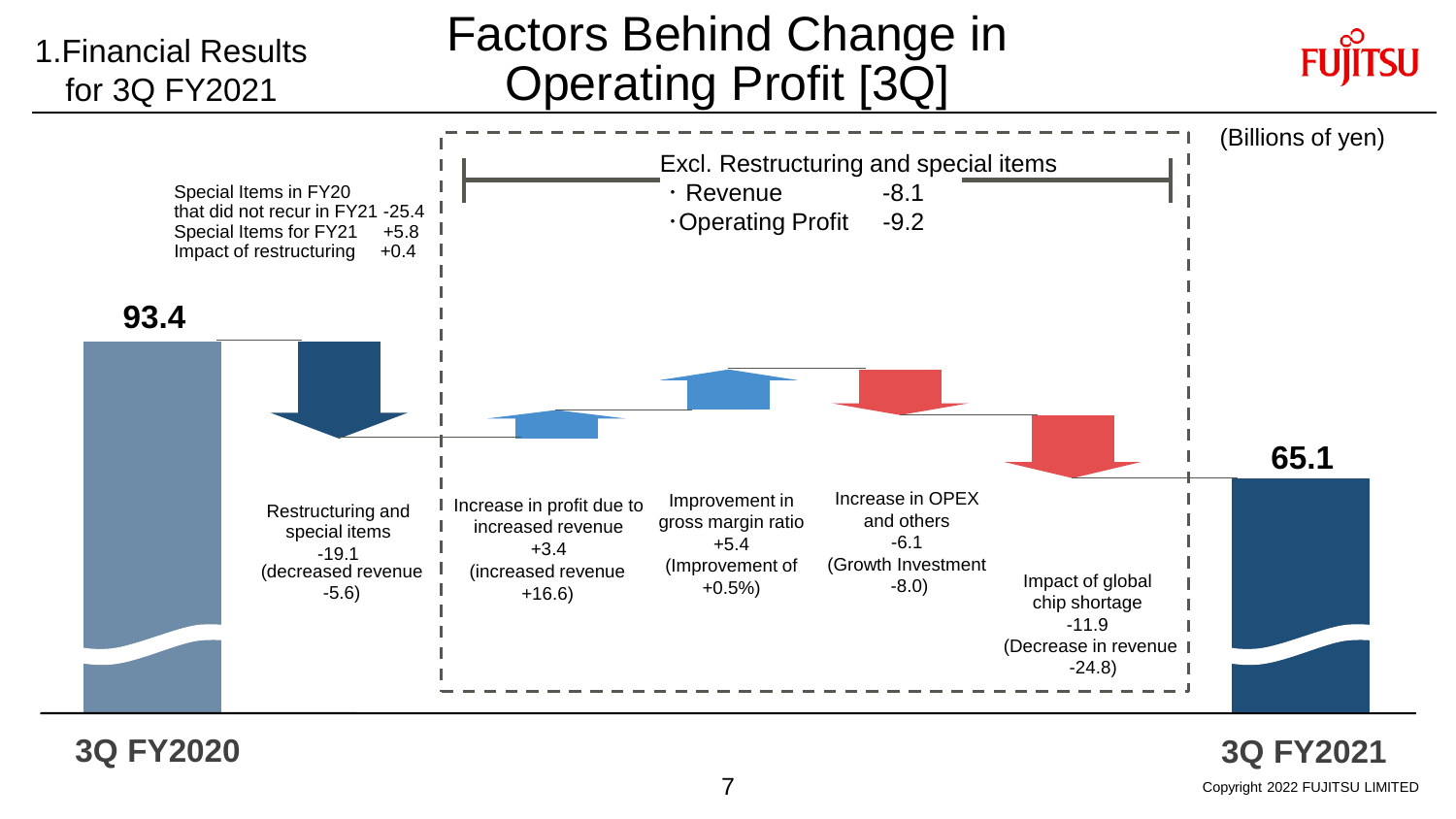

8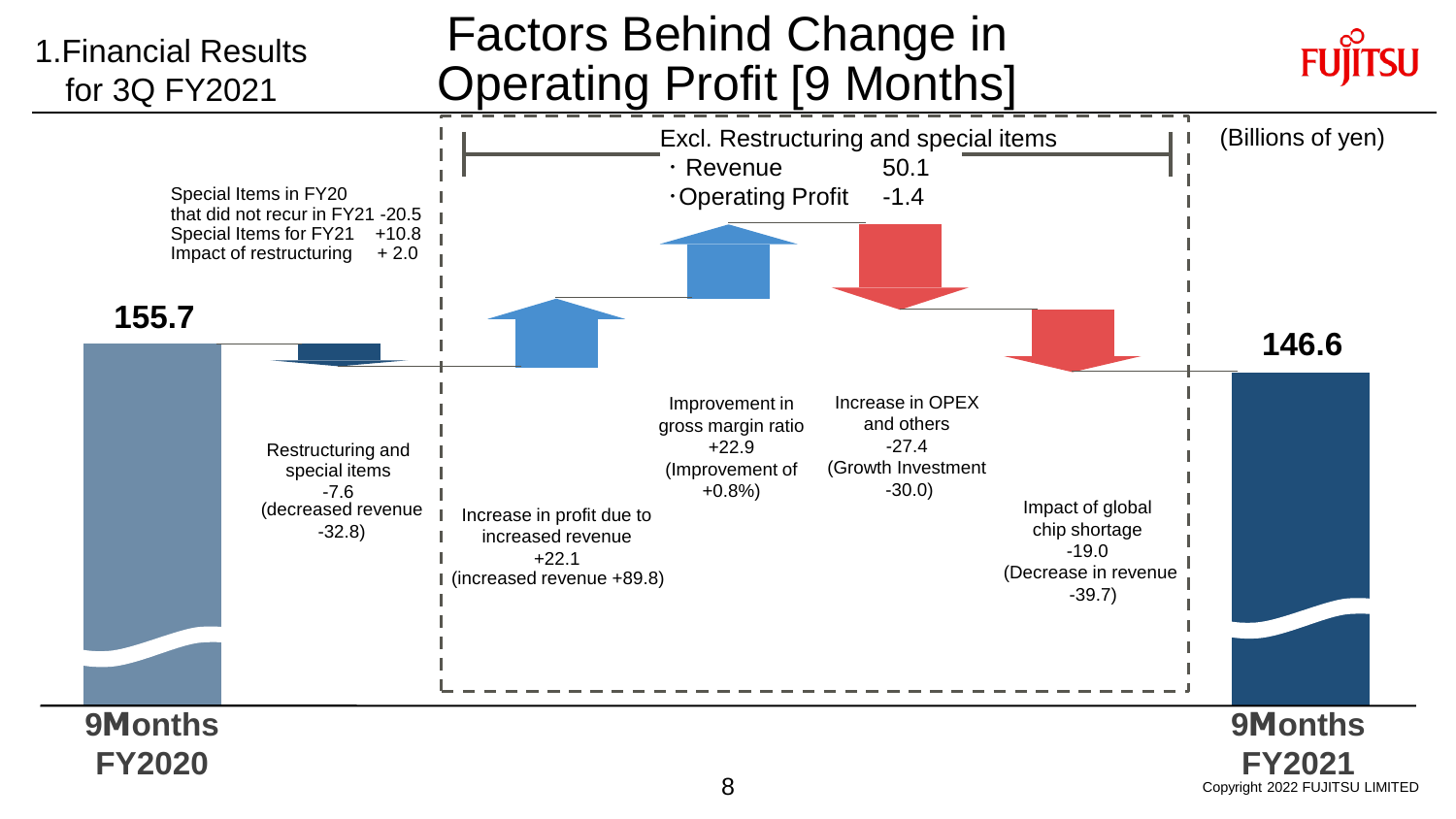# Revenue by Segments [3Q] (Excl. restructuring)



|                                       |                       |                       | (Billions of yen) |                                      |
|---------------------------------------|-----------------------|-----------------------|-------------------|--------------------------------------|
|                                       | 3Q FY2020<br>(Actual) | 3Q FY2021<br>(Actual) | Change            | Impact of<br>global chip<br>shortage |
| <b>Excl. restructuring</b>            | 888.7                 | 880.5                 | $-8.1$            | $-24.8$                              |
|                                       |                       |                       |                   |                                      |
| <b>Technology Solutions</b>           | 762.9                 | 738.1                 | $-24.7$           | $-24.8$                              |
| Solutions/Services                    | 458.0                 | 437.5                 | $-20.5$           | $-7.6$                               |
| <b>System Platforms</b>               | 161.6                 | 144.2                 | $-17.4$           | $-11.8$                              |
| <b>System Products</b>                | 108.9                 | 88.7                  | $-20.1$           | $-9.8$                               |
| <b>Network Products</b>               | 52.6                  | 55.4                  | 2.7               | $-1.9$                               |
| International Regions Excluding Japan | 189.4                 | 192.3                 | 2.8               | $-10.1$                              |
| Common                                | $-46.2$               | $-35.9$               | 10.2              | 4.8                                  |
| <b>Ubiquitous Solutions</b>           | 77.6                  | 60.8                  | $-16.7$           |                                      |
| <b>Device Solutions</b>               | 75.5                  | 101.7                 | 26.2              |                                      |
| Inter-segment Elimination             | $-27.3$               | $-20.2$               | 7.1               |                                      |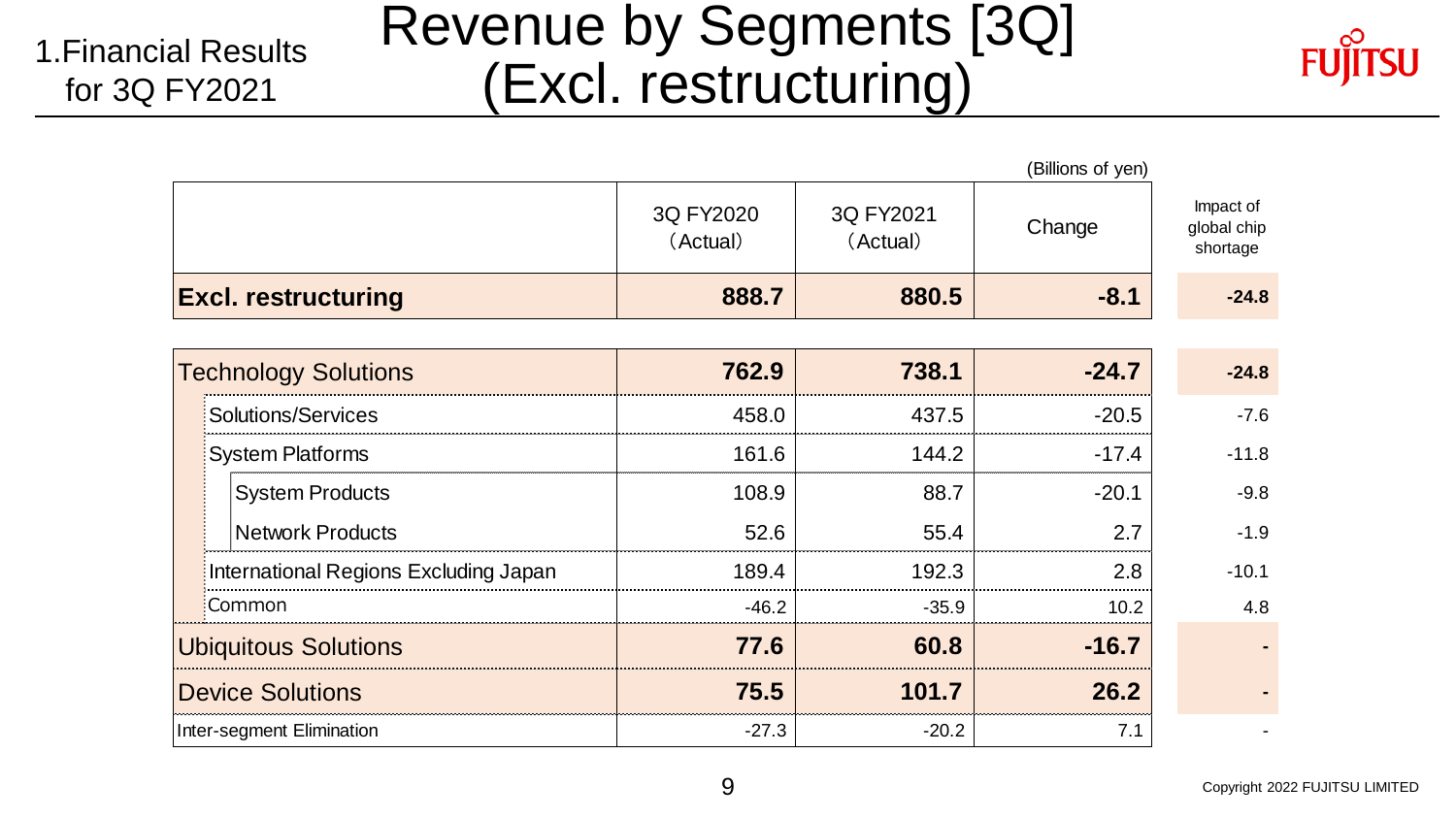#### Overall Orders in Japan (Fujitsu Limited and Fujitsu Japan Limited) 1.Financial Results for 3Q FY2021



|                                                                                                              | FY2021(Actual) |        |           |          |  |
|--------------------------------------------------------------------------------------------------------------|----------------|--------|-----------|----------|--|
|                                                                                                              | 1Q             | 2Q     | 3Q        | 9 Months |  |
| <b>Private Enterprise</b><br>[Manufacturing & Distribution]                                                  | 91%            | 101%   | 101%      | 98%      |  |
| Finance & Retail                                                                                             | 109%           | 95%    | 105%      | 102%     |  |
| Japan Region<br>[Government &<br>Social infrastructure & Others]                                             | 91%            | 120%   | 89%       | 98%      |  |
| Fujitsu Japan<br>[Local government & Healthcare & Educational institutions & Small<br>and medium enterprise] | 93%            | 91%    | 88%       | 91%      |  |
| Total                                                                                                        | 93%            | 102%   | 95%       | 97%      |  |
| [SI / Services]                                                                                              | [98%]          | [109%] | $[106\%]$ | [104%]   |  |
| [PC]                                                                                                         | $[73\%]$       | [71%]  | [87%]     | [77%]    |  |
| [Server / Network and Others]                                                                                | [93%]          | [89%]  | [70%]     | [83%]    |  |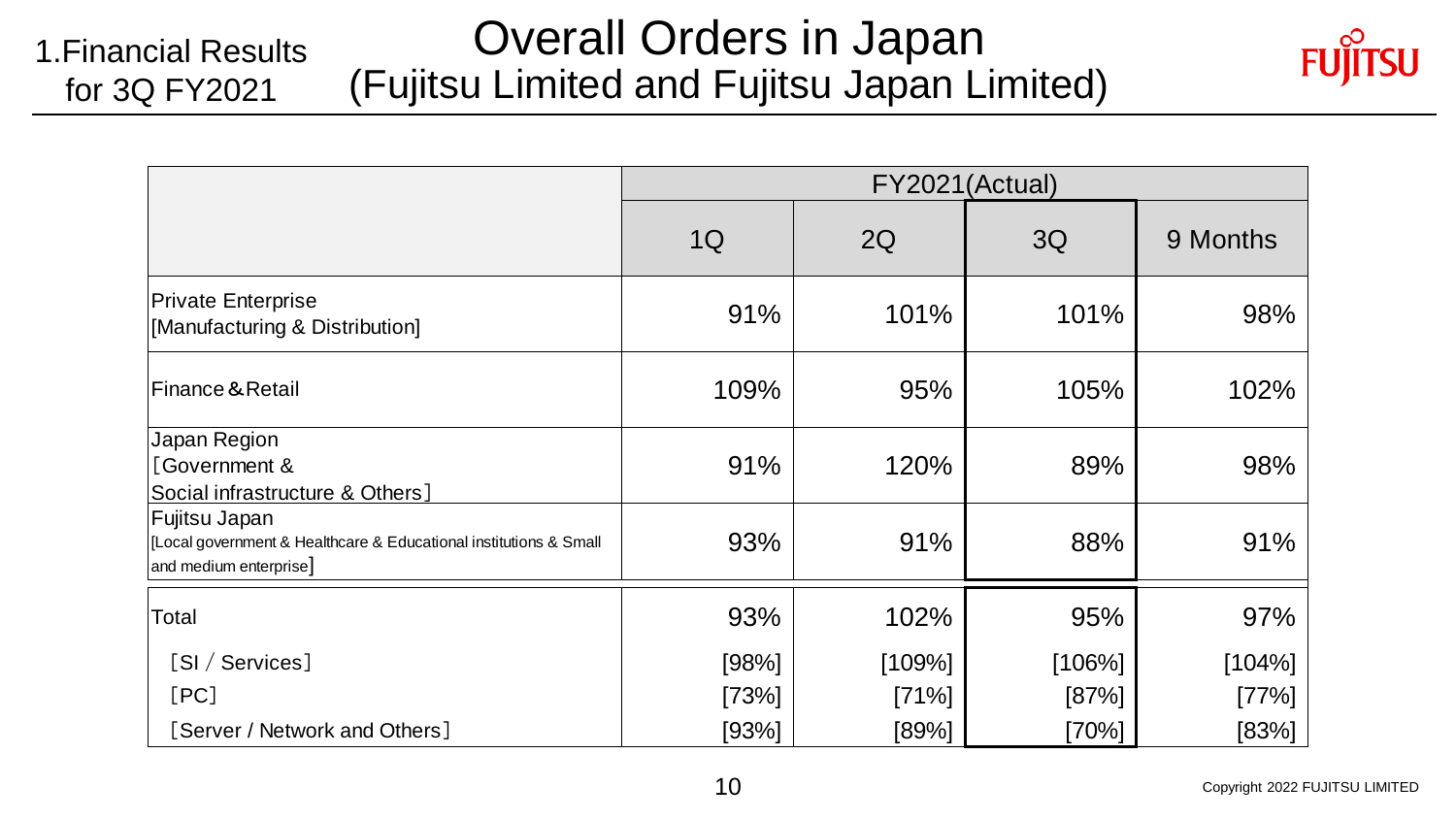| 1. Financial Results<br>for 3Q FY2021                                               | Profitability Improvement/<br><b>Operating Expenses</b>                                                    |                                             |                                                 |  |
|-------------------------------------------------------------------------------------|------------------------------------------------------------------------------------------------------------|---------------------------------------------|-------------------------------------------------|--|
| <b>GM Ratio</b>                                                                     |                                                                                                            | : 30.1%, +0.5% vs FY20                      | 9-Months +0.8% vs FY20                          |  |
| <b>OPEX</b>                                                                         |                                                                                                            | : 205.4 B yen, +6.1B yen vs FY20            | 9-Months $+27.4$ B yen vs $FY20$                |  |
|                                                                                     |                                                                                                            | 3Q                                          | 9-Months                                        |  |
| • Growth Investments                                                                | <b>OPEX</b>                                                                                                | 13.0 B yen /+8.0 B yen vs FY20              | 40.0 B yen /+30.0 B yen vs FY20                 |  |
|                                                                                     | <b>CAPEX</b>                                                                                               | 8.0 B yen /-5.0 B yen vs FY20               | 17.0 B yen /-2.0 B yen vs FY20                  |  |
|                                                                                     | Total                                                                                                      | 21.0 B yen /+3.0 B yen vs FY20              | 57.0 B yen /+28.0 B yen vs FY20                 |  |
| . Main details of growth investments                                                |                                                                                                            |                                             |                                                 |  |
| 1. Value Creation<br>9-Months 22.0 B yen<br>(Strengthening our Services businesses) | Japan Global Gateway (Expansion of GDC use)<br>Global Offerings (developing services that are standardized |                                             |                                                 |  |
|                                                                                     |                                                                                                            | around the world)                           |                                                 |  |
| 2. Investments in<br>transforming<br>ourselves                                      | 9-Months 34.0 B yen                                                                                        | Internal DX investments (One Fujitsu, etc.) | Work Life Shift (Transforming the ways we work) |  |
|                                                                                     |                                                                                                            |                                             |                                                 |  |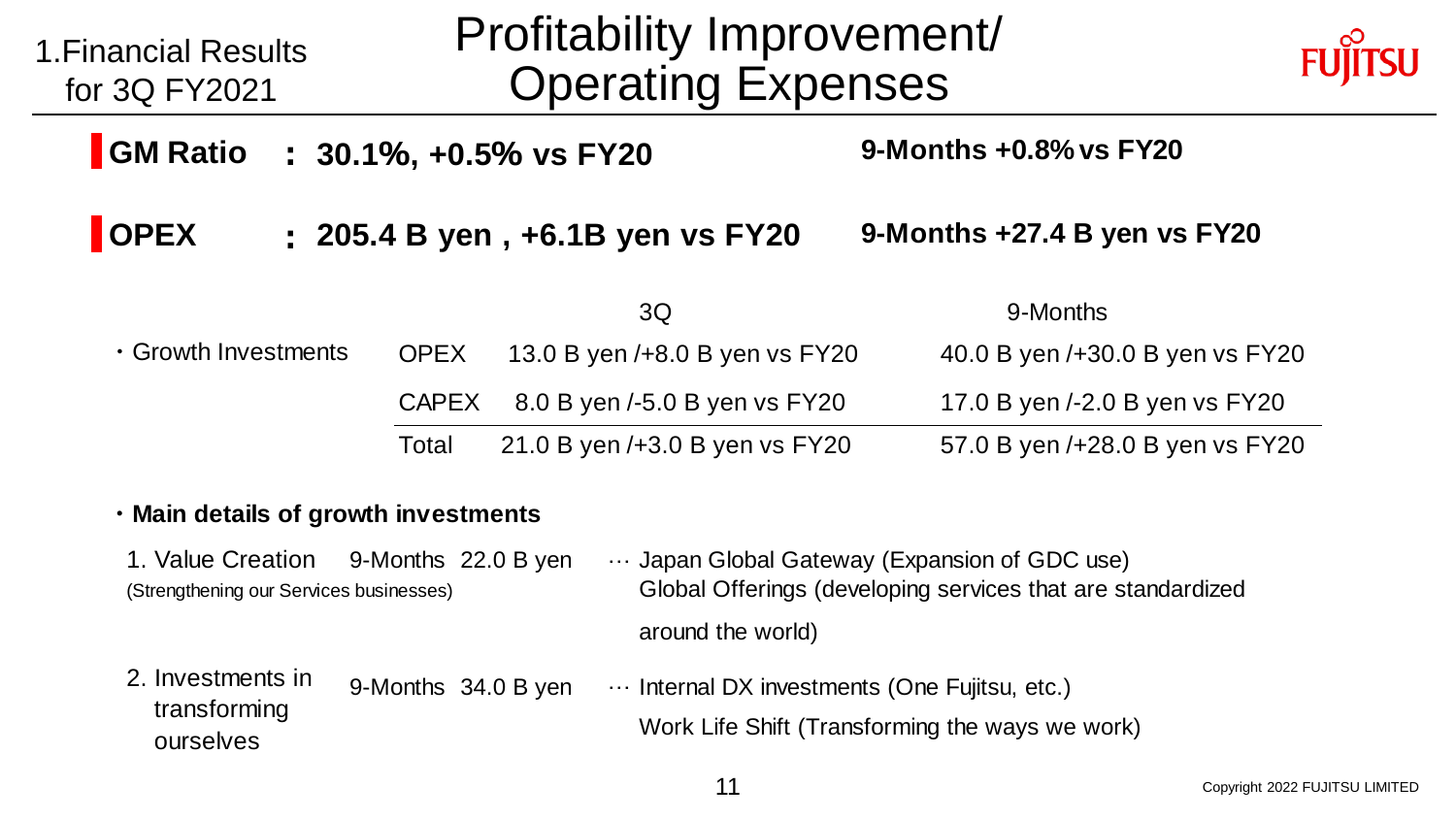

### **Impacts of Component Supply Delays: Revenue -24.8 B yen, OPPL -11.9 B yen**

**・Impacts of component supply delays due to semiconductor shortages continued into the third quarter, and the number of components affected increased**

|                                                                                                                                                                   |                                                                         | 12      |         |                                                                       | Copyright 2022 FUJ |
|-------------------------------------------------------------------------------------------------------------------------------------------------------------------|-------------------------------------------------------------------------|---------|---------|-----------------------------------------------------------------------|--------------------|
|                                                                                                                                                                   | <b>OPPL</b>                                                             | $-7.1$  | $-11.9$ | $-19.0$                                                               |                    |
| Billions of yen)                                                                                                                                                  | <b>Revenue</b>                                                          | $-14.9$ | $-24.8$ | $-39.7$                                                               |                    |
| Impact by period                                                                                                                                                  |                                                                         | 1H      | 3Q      | 9-Months                                                              |                    |
| . Increases in component procurement costs<br>2. Higher costs<br>. Costs of design changes to use alternative components<br>. Costs of shipments delivered by air |                                                                         |         |         |                                                                       |                    |
|                                                                                                                                                                   | • Network Products<br>· International Regions<br><b>Excluding Japan</b> |         |         | - 1.9 B yen: 5G base stations, etc.<br>- 10.1 B yen: x86 servers, etc |                    |
|                                                                                                                                                                   | · System Products                                                       |         |         | - 9.8 B yen: x86 servers, etc                                         |                    |
| 1. Postponed revenue                                                                                                                                              | · Solutions/Services                                                    |         |         | - 7.6 B yen: hardware-based business/scanners                         |                    |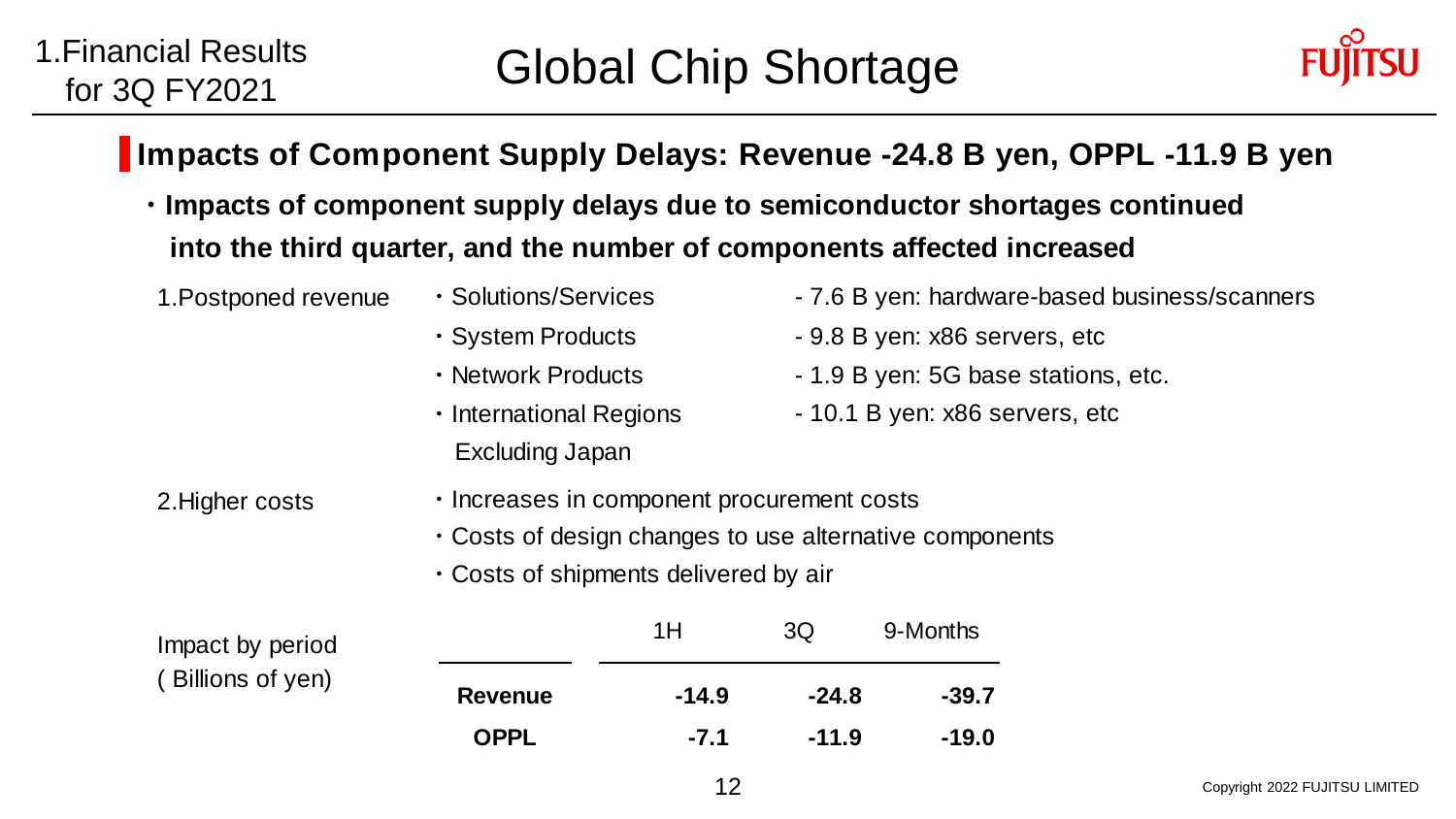# Business Segment Information[3Q]



|                              |             |                       |                       |         | (Billions of yen) |
|------------------------------|-------------|-----------------------|-----------------------|---------|-------------------|
|                              |             | 3Q FY2020<br>(Actual) | 3Q FY2021<br>(Actual) | Change  | (% )              |
| Technology                   | Revenue     | 765.9                 | 738.1                 | $-27.8$ | $-3.6$            |
| <b>Solutions</b>             | <b>OPPL</b> | 53.5                  | 40.2                  | $-13.2$ | $-24.8$           |
|                              | Revenue     | 80.2                  | 60.8                  | $-19.4$ | $-24.2$           |
| <b>Ubiquitous Solutions</b>  | <b>OPPL</b> | 29.7                  | 0.6                   | $-29.0$ | $-97.7$           |
| Device Solutions             | Revenue     | 75.5                  | 101.7                 | 26.2    | 34.8              |
|                              | <b>OPPL</b> | 10.2                  | 24.2                  | 14.0    | 137.2             |
| Inter-segment<br>Elimination | Revenue     | $-27.3$               | $-20.2$               | 7.1     |                   |
|                              | Revenue     | 894.3                 | 880.5                 | $-13.8$ | $-1.5$            |
| Total                        | <b>OPPL</b> | 93.4                  | 65.1                  | $-28.3$ | $-30.3$           |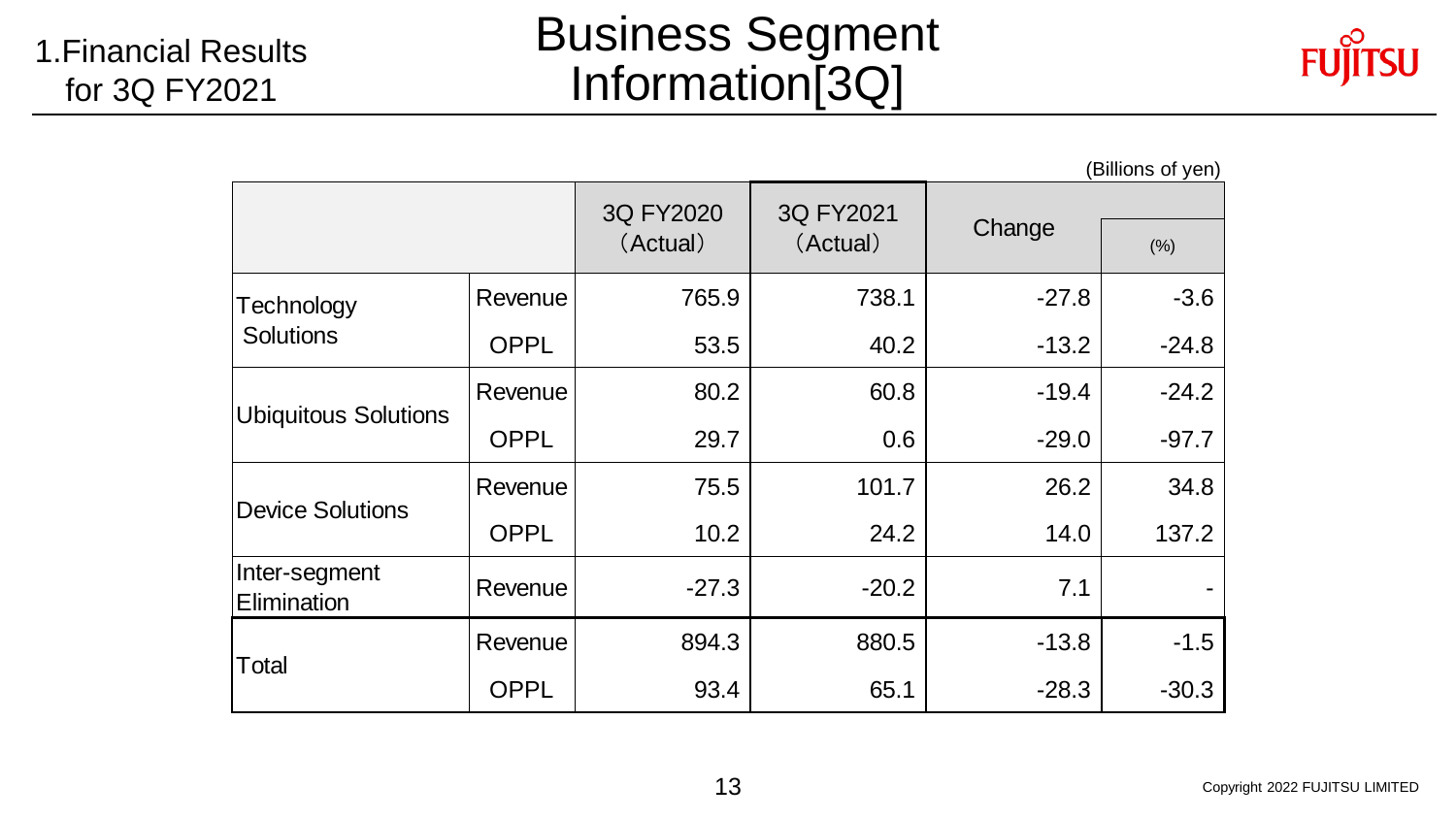# Business Segment Information[3Q]



### Technology Solutions

| (Billions of yen)       |                               |                                 |          |           |         |  |  |
|-------------------------|-------------------------------|---------------------------------|----------|-----------|---------|--|--|
| Technology<br>Solutions |                               | 3Q FY2020 3Q FY2021<br>(Actual) | (Actual) | Change    | (% )    |  |  |
|                         | Revenue                       | 765.9                           | 738.1    | $-27.8$   | $-3.6$  |  |  |
|                         | Operating<br>profit           | 53.5                            | 40.2     | $-13.2$   | $-24.8$ |  |  |
|                         | [Operating profit]<br>margin] | [7.0%]                          | [5.5%]   | $[-1.5%]$ |         |  |  |

Revenue (breakdown)

| Japan         | 543.3 | 495.2 | $-48.0$ | $-8.8$ |
|---------------|-------|-------|---------|--------|
| Outside Japan | 222.5 | 242.8 | 20.2    |        |

### **[Revenue]**

Revenue was significantly impacted by component procurement delays. If this impact and the negative factors due to business restructuring are excluded, revenue was in line with the previous year

Component procurement delays: -24.8 B yen Impact of restructuring: -3.0 B yen Excluding the above figures: In line with the previous year

### **[Operating Profit]**

Despite ongoing improvements in efficiency with ordinary expenses, both the impact of component procurement delays and the impact of increased growth investments resulted in a decline in profitability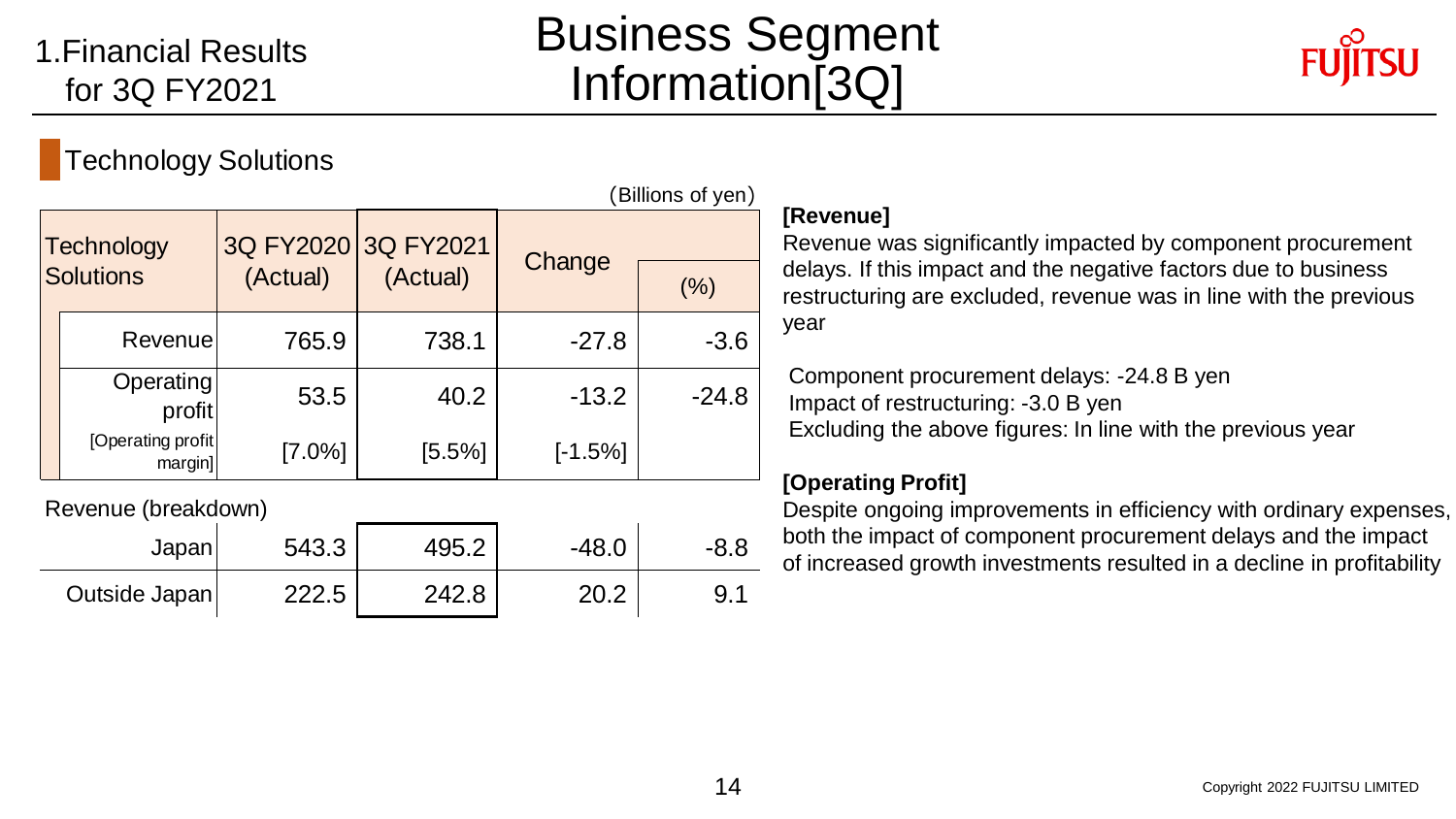# Business Segment Information[3Q]



### Technology Solutions (Solutions/Services)

| (Billions of yen)      |                               |                      |        |           |         |  |  |
|------------------------|-------------------------------|----------------------|--------|-----------|---------|--|--|
| Solutions/<br>Services |                               | 3Q FY2020 3Q FY2021  |        |           |         |  |  |
|                        |                               | (Actual)<br>(Actual) |        | Change    | (% )    |  |  |
|                        | Revenue                       | 458.0                | 437.5  | $-20.5$   | $-4.5$  |  |  |
|                        | Operating<br>profit           | 42.6                 | 38.2   | $-4.3$    | $-10.3$ |  |  |
|                        | [Operating profit]<br>margin] | [9.3%]               | [8.7%] | $[-0.6%]$ |         |  |  |

### **[Revenue]**

While the Services business remained strong, there was a sharp fall in business integrated with hardware In addition to the impact of component procurement delays, sales to local governments, educational institutions, and SMEs remained weak

### **[Operating Profit]**

(+) Progress in efficiency with expenses and continued improvements in profitability

(-) Higher growth investments and Impact of lower revenue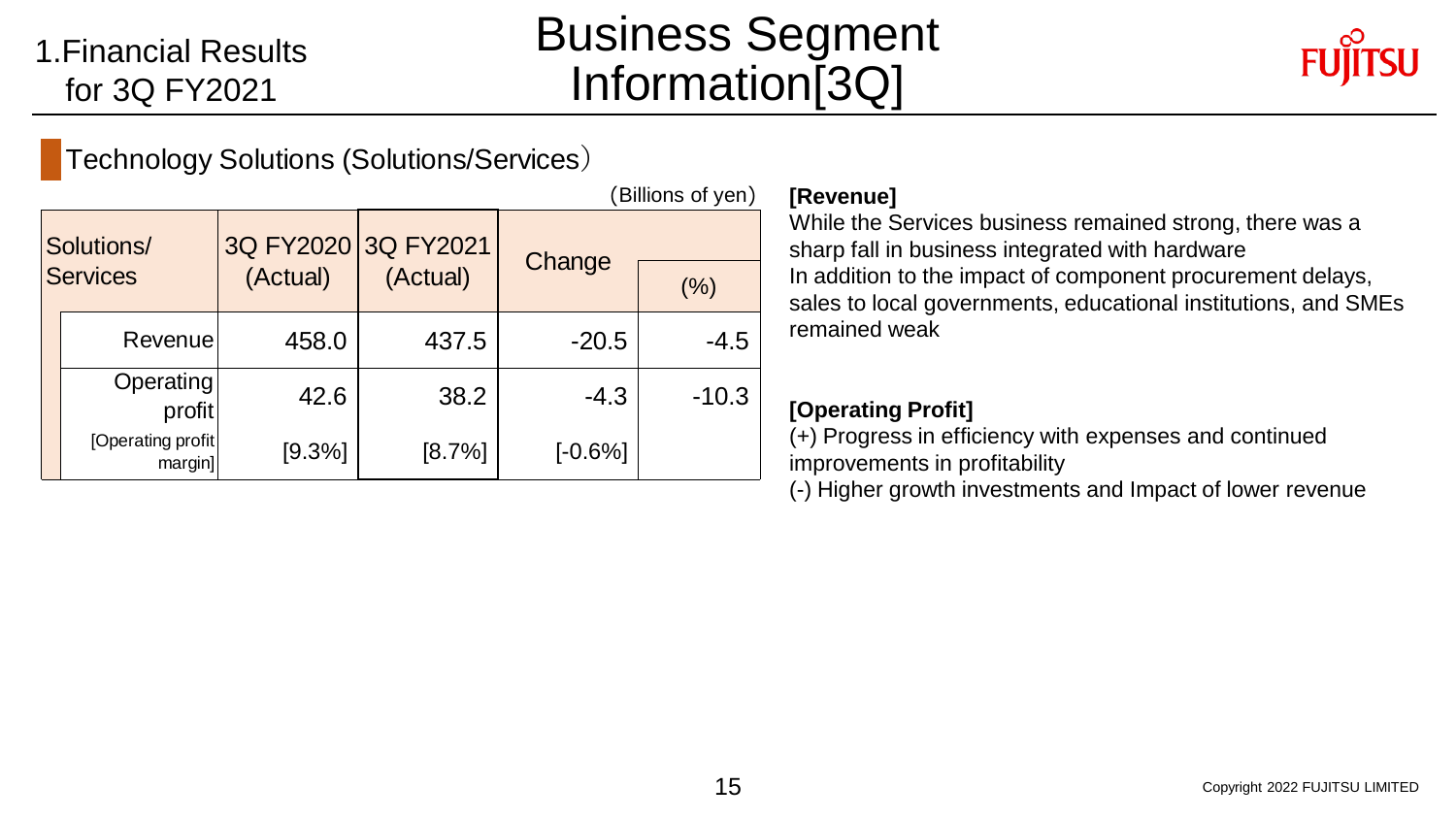## Business Segment Information[3Q]



|                  | <b>Technology Solutions (System Platforms)</b> |           |           |            |         |  |  |  |  |
|------------------|------------------------------------------------|-----------|-----------|------------|---------|--|--|--|--|
|                  | (Billions of yen)                              |           |           |            |         |  |  |  |  |
|                  | <b>System</b>                                  | 3Q FY2020 | 3Q FY2021 | Change     |         |  |  |  |  |
| <b>Platforms</b> |                                                | (Actual)  | (Actual)  |            | (% )    |  |  |  |  |
|                  | Revenue                                        | 161.6     | 144.2     | $-17.4$    | $-10.8$ |  |  |  |  |
|                  | System<br>Products                             | 108.9     | 88.7      | $-20.1$    | $-18.5$ |  |  |  |  |
|                  | <b>Network</b><br><b>Products</b>              | 52.6      | 55.4      | 2.7        | 5.3     |  |  |  |  |
|                  | Operating<br>profit                            | 11.5      | 5.8       | $-5.6$     | $-49.1$ |  |  |  |  |
|                  | [Operating profit]<br>margin]                  | [7.1%]    | [4.1%]    | $[-3.0\%]$ |         |  |  |  |  |

Revenue (breakdown)

| Japan         | 126.4 | 90.6 | $-35.7$ | $-28.3$ |
|---------------|-------|------|---------|---------|
| Outside Japan | 35.1  | 53.5 | 18.3    | 52.3    |

### **[Revenue]**

(System Products)

In addition to component supply delays, revenue fell due to a major business deal last year that did not recur this year

#### (Network Products)

Revenue rose, primarily in sales in North America

### **[Operating Profit]**

The impact of lower revenue due to component supply delays was the main factor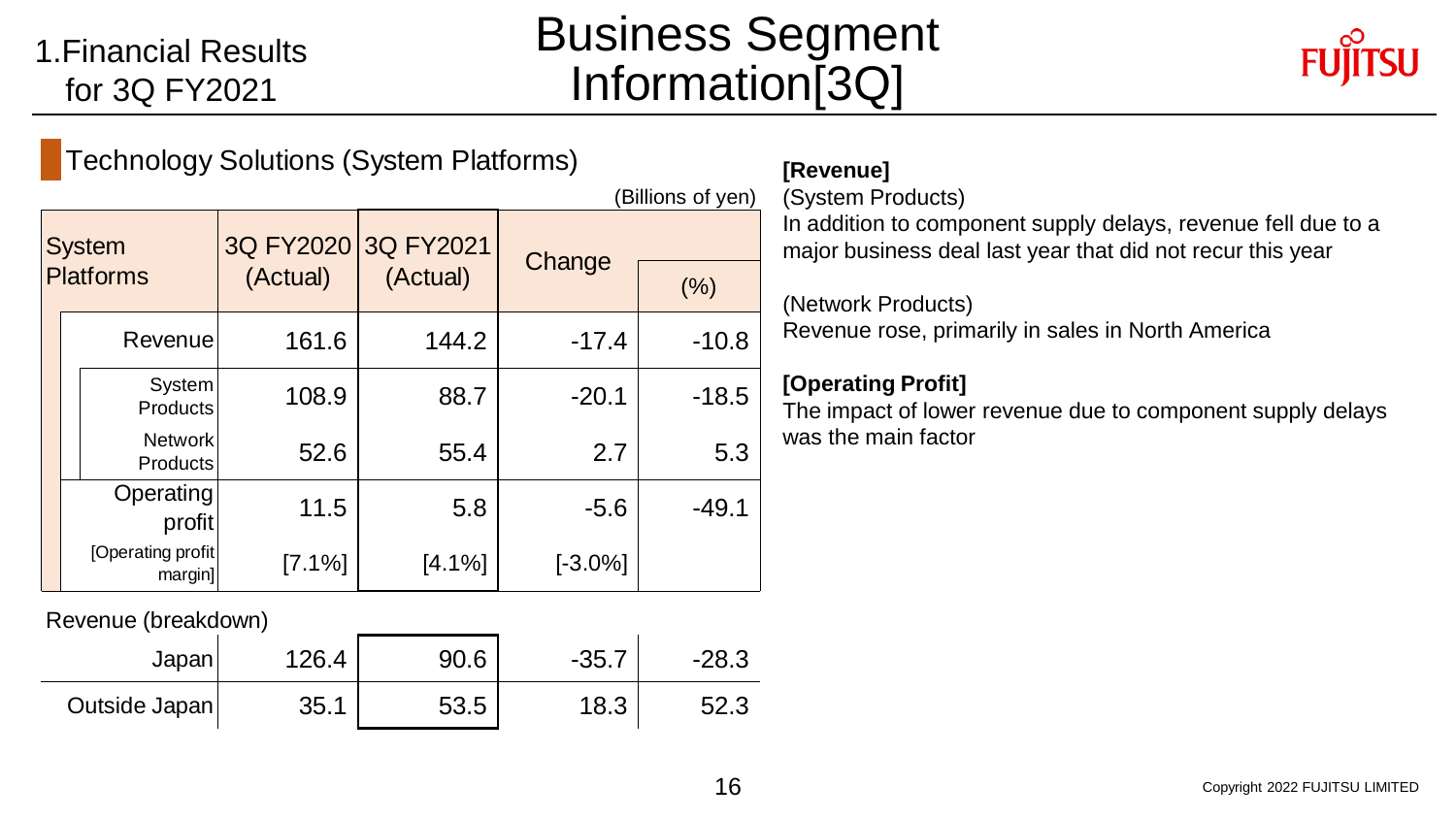# Business Segment Information[3Q]

 $(D)$ lliang of  $var$ 



Technology Solutions (International Regions Excluding Japan)

| International<br><b>Regions</b><br><b>Excluding Japan</b> |                               | 3Q FY2020 3Q FY2021<br>(Actual) | (Actual) | Change | (% )   |  |  |  |
|-----------------------------------------------------------|-------------------------------|---------------------------------|----------|--------|--------|--|--|--|
|                                                           | Revenue                       | 192.4                           | 192.3    | $-0.1$ | $-0.1$ |  |  |  |
|                                                           | Operating<br>profit           | 8.6                             | 11.6     | 3.0    | 35.2   |  |  |  |
|                                                           | [Operating profit]<br>margin] | [4.5%]                          | [6.1%]   | [1.6%] |        |  |  |  |

**[Revenue]**

Impact of component supply delays:

-> European product business: -10.1 B yen Including the foreign exchange impact of the weak yen, overall revenue was in line with the previous year

### **[Operating Profit]**

Profits relating to the sale of businesses is the main factor behind the increase in profits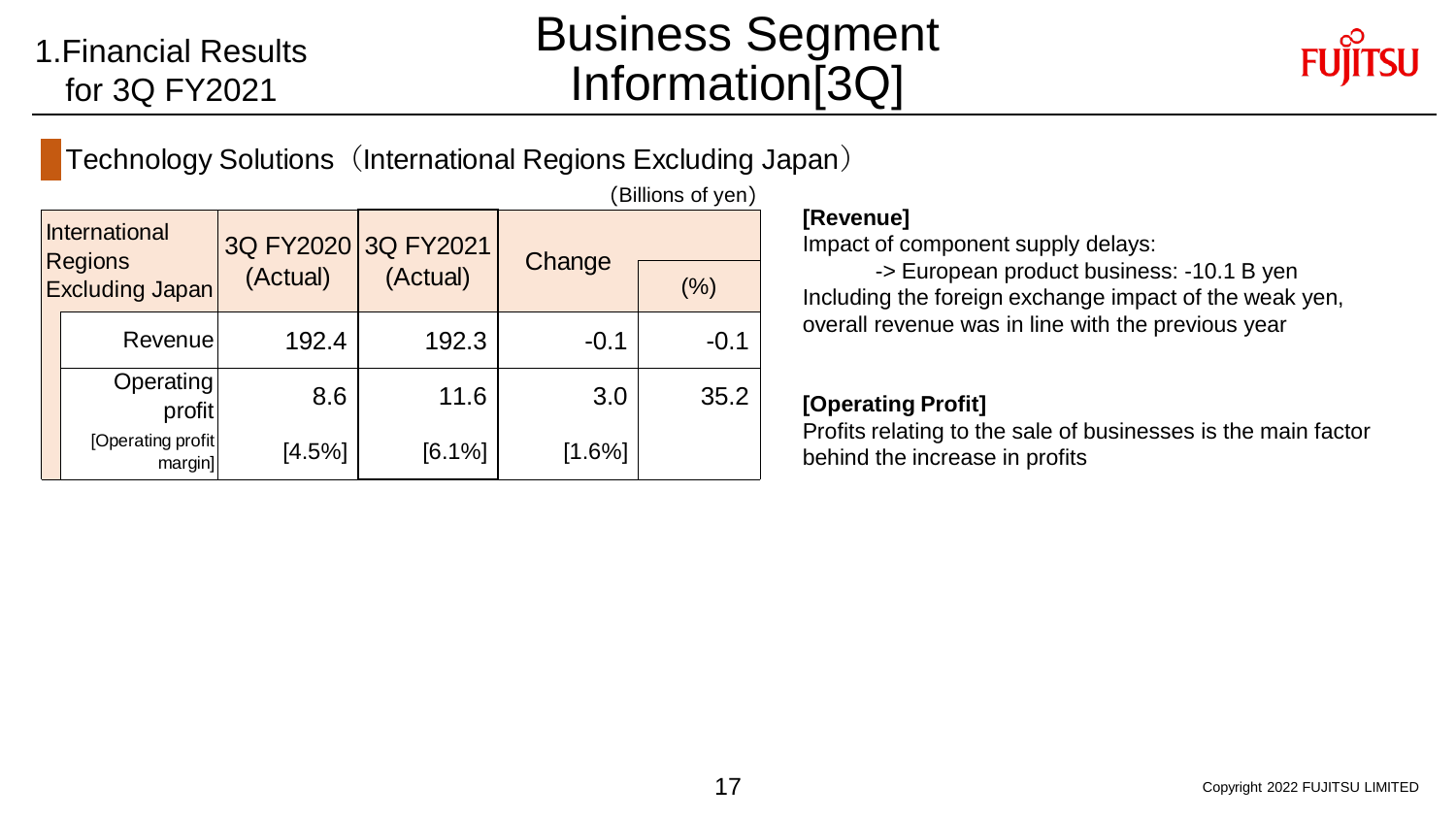# Business Segment Information[3Q]



Technology Solutions (Common)

|                  |                       |                       | (Billions of yen) |
|------------------|-----------------------|-----------------------|-------------------|
| Common           | 3Q FY2020<br>(Actual) | 3Q FY2021<br>(Actual) | Change            |
| Operating profit | $-9.2$                | $-15.4$               | $-6.2$            |

Investments in Fujitsu's internal transformation undertaken according to plan: Actual investments: 7.0 B yen, up 5.0 B yen from FY20.

- Internal DX investments to deliver data-driven management (One Fujitsu, etc.)
- Work Life Shift (transforming the ways we work): Rethinking office environments

Building secure network environments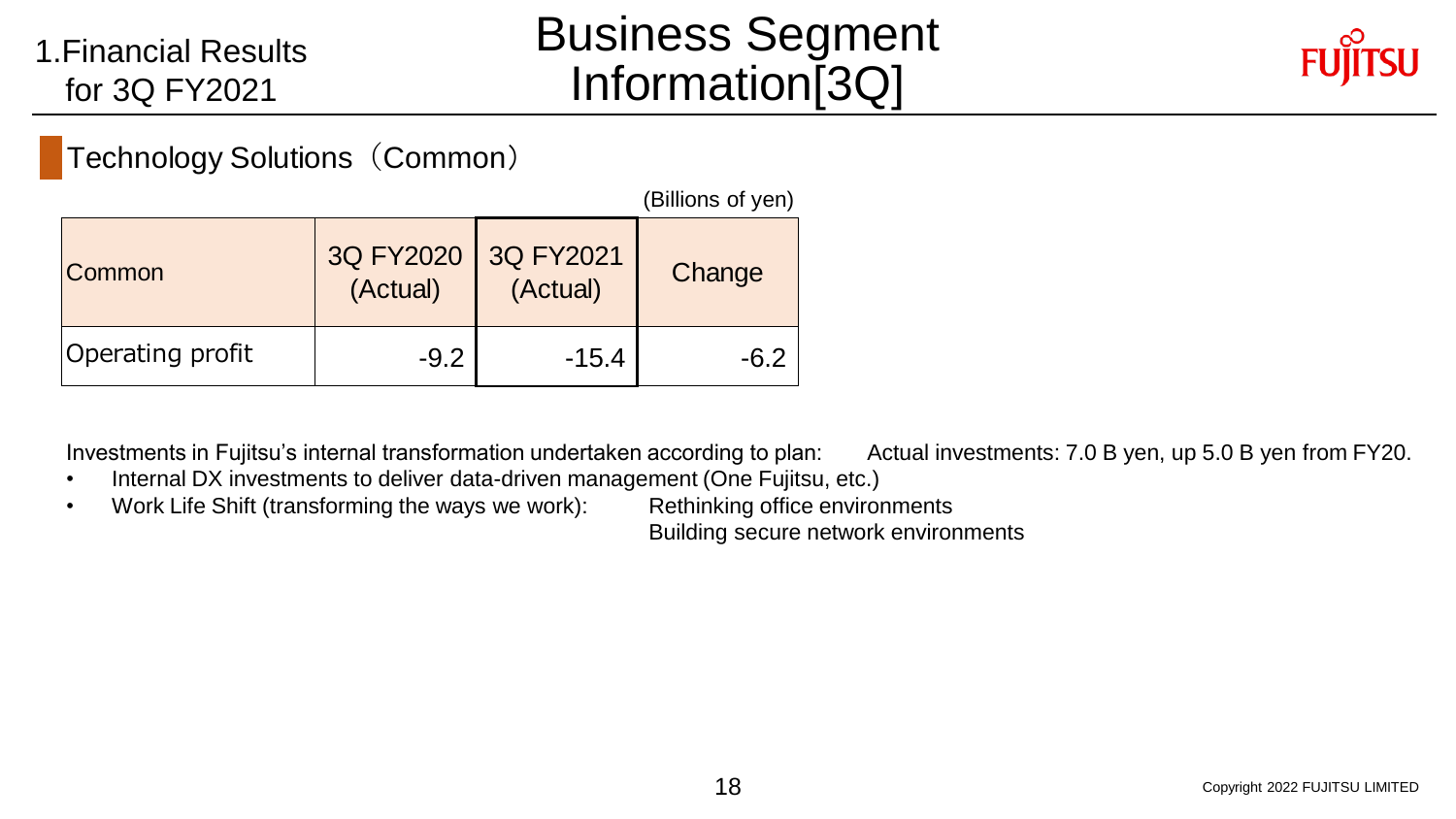#### Two Business Areas for Value Creation (Technology Solutions) 1.Financial Results for 3Q FY2021



#### **■For Growth … Digital(DX、Modernization)**

The digital domain which encompasses areas of business opportunity for our customers

### **■For Stability … Traditional IT(Maintenance and operation of systems and**

#### **sales of hardware products)**

The business domain which contributes to the stable operation of customer IT platforms and improves quality

| Revenue<br>(Billions of yen) |           |           |           |                            |         |                            |                    |                            |        |                            |
|------------------------------|-----------|-----------|-----------|----------------------------|---------|----------------------------|--------------------|----------------------------|--------|----------------------------|
|                              | 1Q FY2021 | 2Q FY2021 | 3Q FY2021 |                            |         |                            | 9 Months           |                            |        |                            |
|                              | (Actual)  | (Actual)  | (Actual)  | composition<br>$ratio(\%)$ | Change  | composition<br>$ratio(\%)$ | FY2021<br>(Actual) | composition<br>$ratio(\%)$ | Change | composition<br>$ratio(\%)$ |
| <b>Growth Rate</b>           | 93%       | 102%      | 103%      |                            |         |                            | 99%                |                            |        |                            |
| For Growth                   | 217.7     | 229.1     | 242.7     | 33                         | 6.0     | $\overline{2}$             | 689.5              | 32                         | $-6.3$ |                            |
| <b>Growth Rate</b>           | 105%      | 102%      | 94%       |                            |         |                            | 100%               |                            |        |                            |
| <b>For Stability</b>         | 469.3     | 496.6     | 495.4     | 67                         | $-33.8$ | $-2$                       | 1,461.4            | 68                         | $-1.7$ |                            |
| <b>Growth Rate</b>           | 101%      | 102%      | 96%       |                            |         |                            | 100%               |                            |        |                            |
| <b>Technology Solutions</b>  | 687.0     | 725.7     | 738.1     | 100                        | $-27.8$ | $\blacksquare$             | 2,150.9            | 100                        | $-8.0$ |                            |

#### Copyright 2022 FUJITSU LIMITED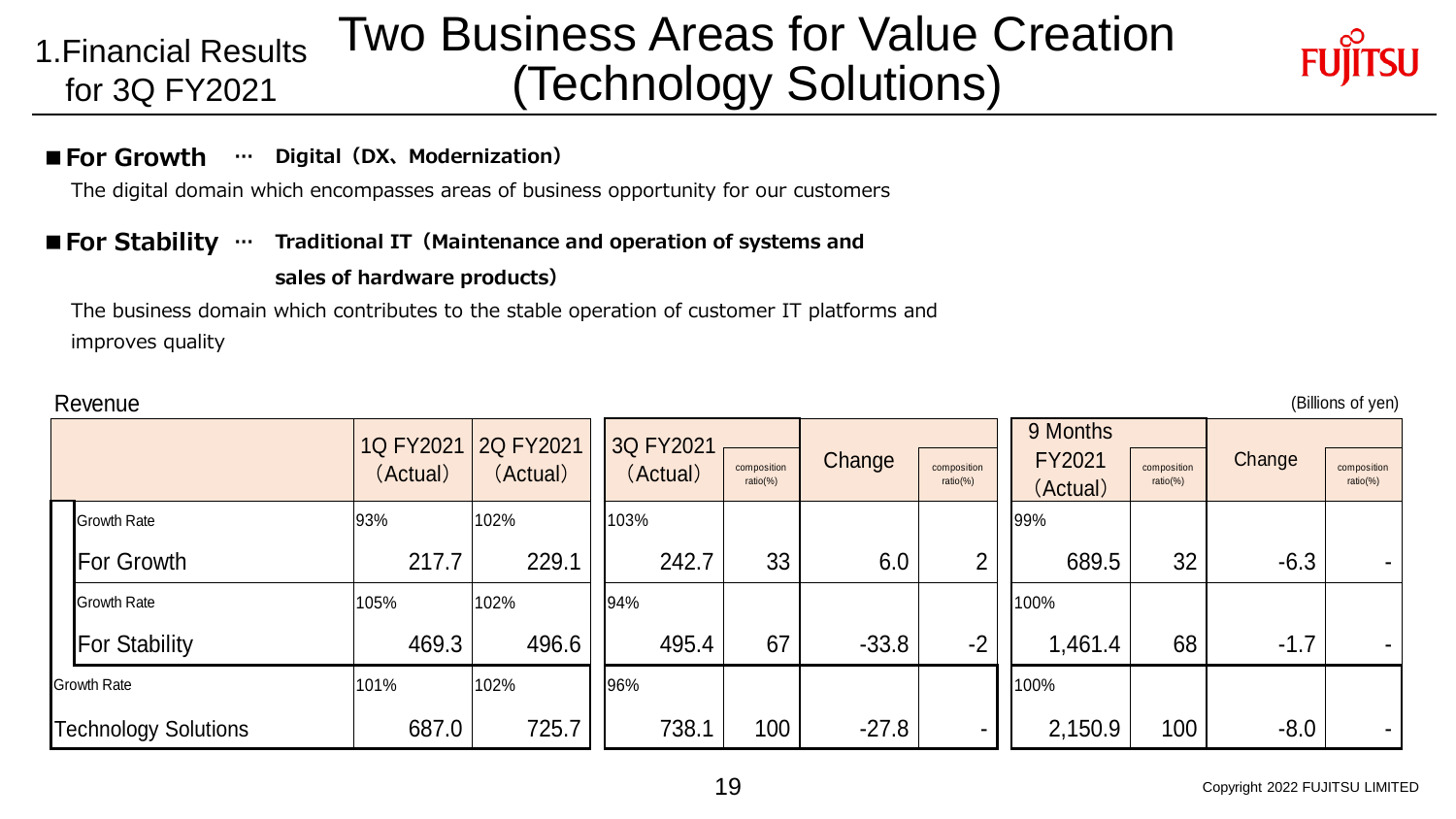# Business Segment Information[3Q]



### Ubiquitous Solutions

|                                | (Billions of yen)             |                     |          |             |         |  |  |  |
|--------------------------------|-------------------------------|---------------------|----------|-------------|---------|--|--|--|
| <b>Ubiquitous</b><br>Solutions |                               | 3Q FY2020 3Q FY2021 |          | Change      |         |  |  |  |
|                                |                               | (Actual)            | (Actual) |             | (% )    |  |  |  |
|                                | Revenue                       | 80.2                | 60.8     | $-19.4$     | $-24.2$ |  |  |  |
|                                | Operating<br>profit           | 29.7                | 0.6      | $-29.0$     | $-97.7$ |  |  |  |
|                                | [Operating profit]<br>margin] | [37.1%]             | [1.1%]   | $[-36.0\%]$ |         |  |  |  |

Revenue (breakdown)

| Japan         | ◠<br>$\overline{1}$ . $\overline{2}$ | 21<br>ا ۱۰ ب | $-20.1$ | $-39.2$ |
|---------------|--------------------------------------|--------------|---------|---------|
| Outside Japan | 28.9                                 | 29.6         | 0.6     |         |

### **[Revenue]**

Revenue fell relative to last year, due to the extraordinary demand last year relating to remote working and the GIGA School project

### **[Operating Profit]**

Operating profit fell by -25.4 B yen relative to the previous year because profits from the sale of businesses last year did not recur

In addition to that, operating profit also fell due to the negative impact of lower revenue.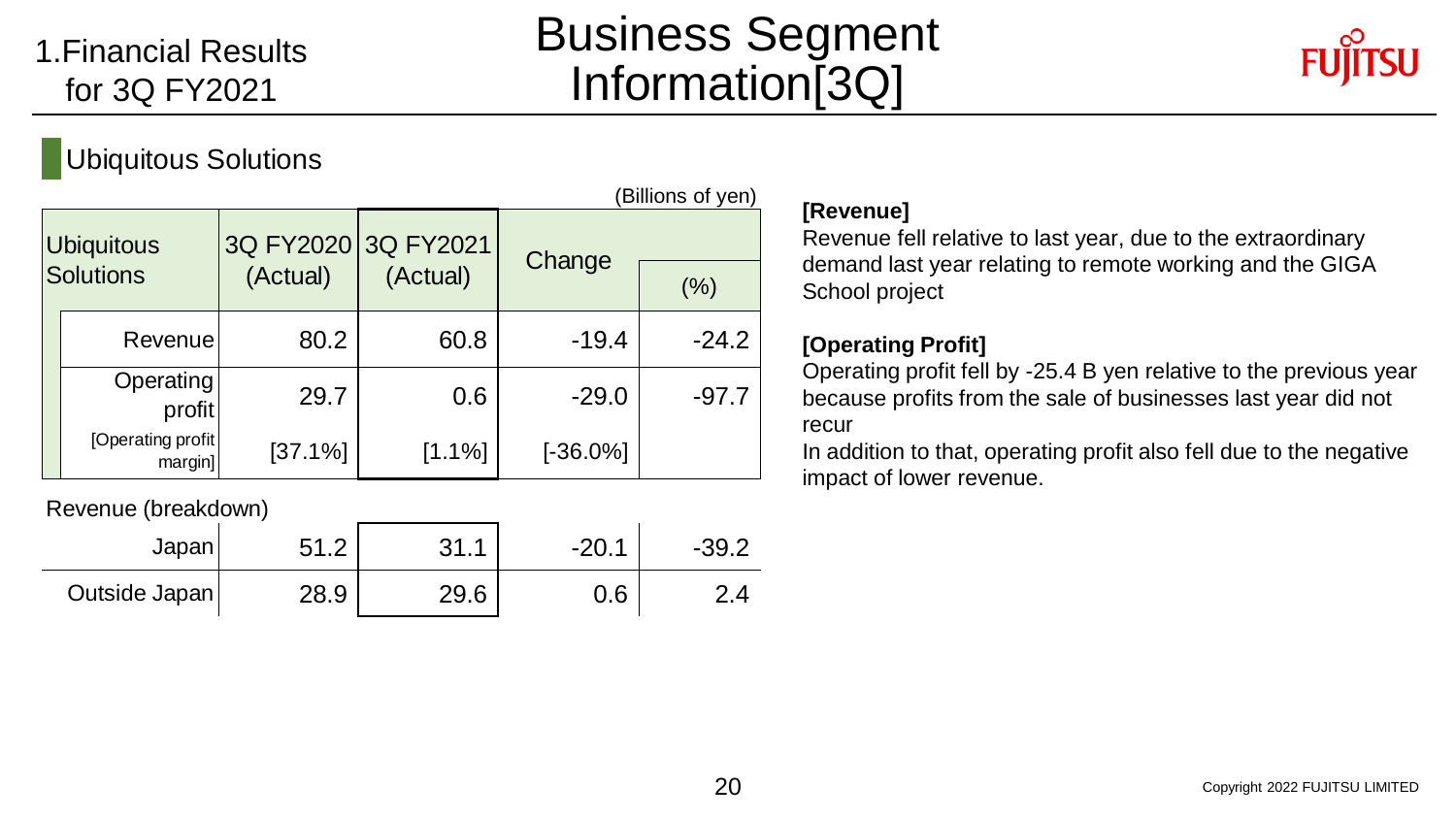# Business Segment Information[3Q]



### **Device Solutions**

|                            | (Billions of yen)             |                      |         |         |       |  |  |  |
|----------------------------|-------------------------------|----------------------|---------|---------|-------|--|--|--|
| Device<br><b>Solutions</b> |                               | 3Q FY2020 3Q FY2021  |         |         |       |  |  |  |
|                            |                               | (Actual)<br>(Actual) |         | Change  | (% )  |  |  |  |
|                            | Revenue                       | 75.5                 | 101.7   | 26.2    | 34.8  |  |  |  |
|                            | Operating<br>profit           | 10.2                 | 24.2    | 14.0    | 137.2 |  |  |  |
|                            | [Operating profit]<br>margin] | [13.5%]              | [23.8%] | [10.3%] |       |  |  |  |

Revenue (breakdown)

| Japan         | 19.8 | 22.3 | 4    |      |
|---------------|------|------|------|------|
| Outside Japan | 55.6 | 79.4 | 23.8 | I2.9 |

### **[Revenue]**

In line with the rise in demand for semiconductors, the trend in revenue from electronic components continues to be strong

### **[Operating Profit]**

Significant increase in operating profit because of the impact of higher revenue and ongoing operational improvements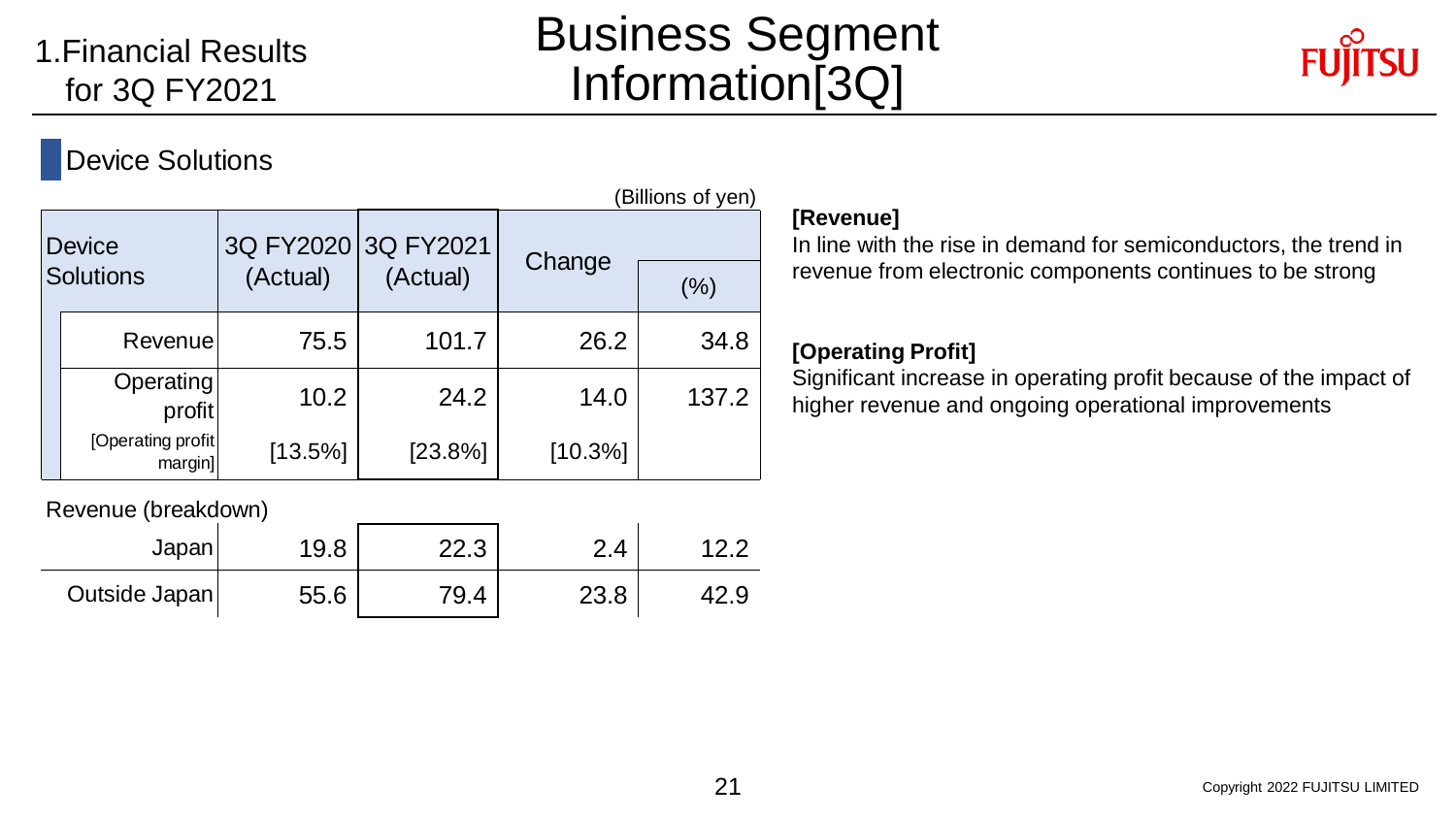



|                                                      |                                       |                                | (Billions of yen) |
|------------------------------------------------------|---------------------------------------|--------------------------------|-------------------|
|                                                      | 9 Months<br><b>FY2020</b><br>(Actual) | 9 Months<br>FY2021<br>(Actual) | Change            |
| Cash flows from operating activities<br>$\mathbf{I}$ | 199.4                                 | 194.4                          | $-4.9$            |
| Cash flows from investing activities<br>Ш            | $-41.2$                               | $-85.0$                        | $-43.7$           |
| $I + II$ Free Cash Flow                              | 158.1                                 | 109.3                          | $-48.7$           |
| $\mathbb{I}$ Cash flows from financing activities    | $-146.8$                              | $-165.2$                       | $-18.3$           |
| Cash and Cash Equivalents at End of Period<br>IV     | 469.0                                 | 427.6                          | $-41.3$           |

### **[Cash flows from investing activities]**

• Outflows increased relative to the previous year due to the fact that income from the sale of businesses\* recorded in the previous year did not recur this year

\*Sale of the mobile phone retail store business and the PC business (earn-out provision)

• This year, Investments were conducted in areas related to electronic components and in renovating office environments

Supplemental information on purchases of treasury stock:

Allocation: 50.0 B yen (purchase period from May 6, 2021 to March 31, 2022)

Total purchases to date: 41.7 B yen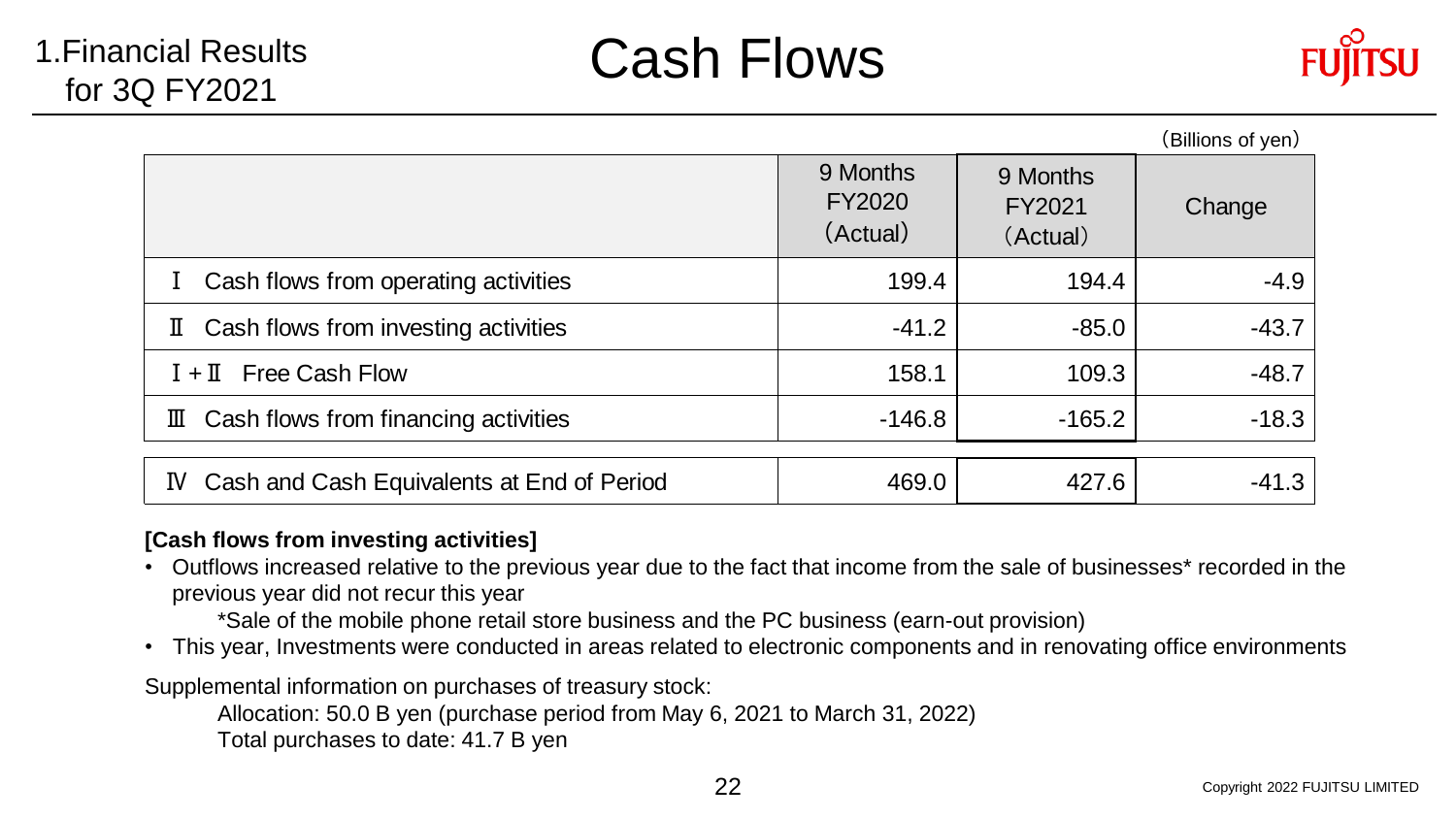

(Billions of yen)

|                                                   | Year-end<br>FY2020 | End of 3Q<br>FY2021 | Change   |
|---------------------------------------------------|--------------------|---------------------|----------|
| <b>Total Assets</b>                               | 3,190.2            | 3,115.5             | $-74.6$  |
| <b>Total Liabilities</b>                          | 1,643.3            | 1,473.1             | $-170.1$ |
| <b>Total Equity</b>                               | 1,546.9            | 1,642.4             | 95.5     |
| Total Equity Attributable to Owners of the Parent | 1,450.1            | 1,525.5             | 75.4     |
| Reference: Financial Indices                      |                    |                     |          |

| Interest-bearing Loans       | 316.3      | 292.9      | $-23.4$ |
|------------------------------|------------|------------|---------|
| (Net Interest-bearing Loans) | $(-165.5)$ | $(-134.7)$ | (30.7)  |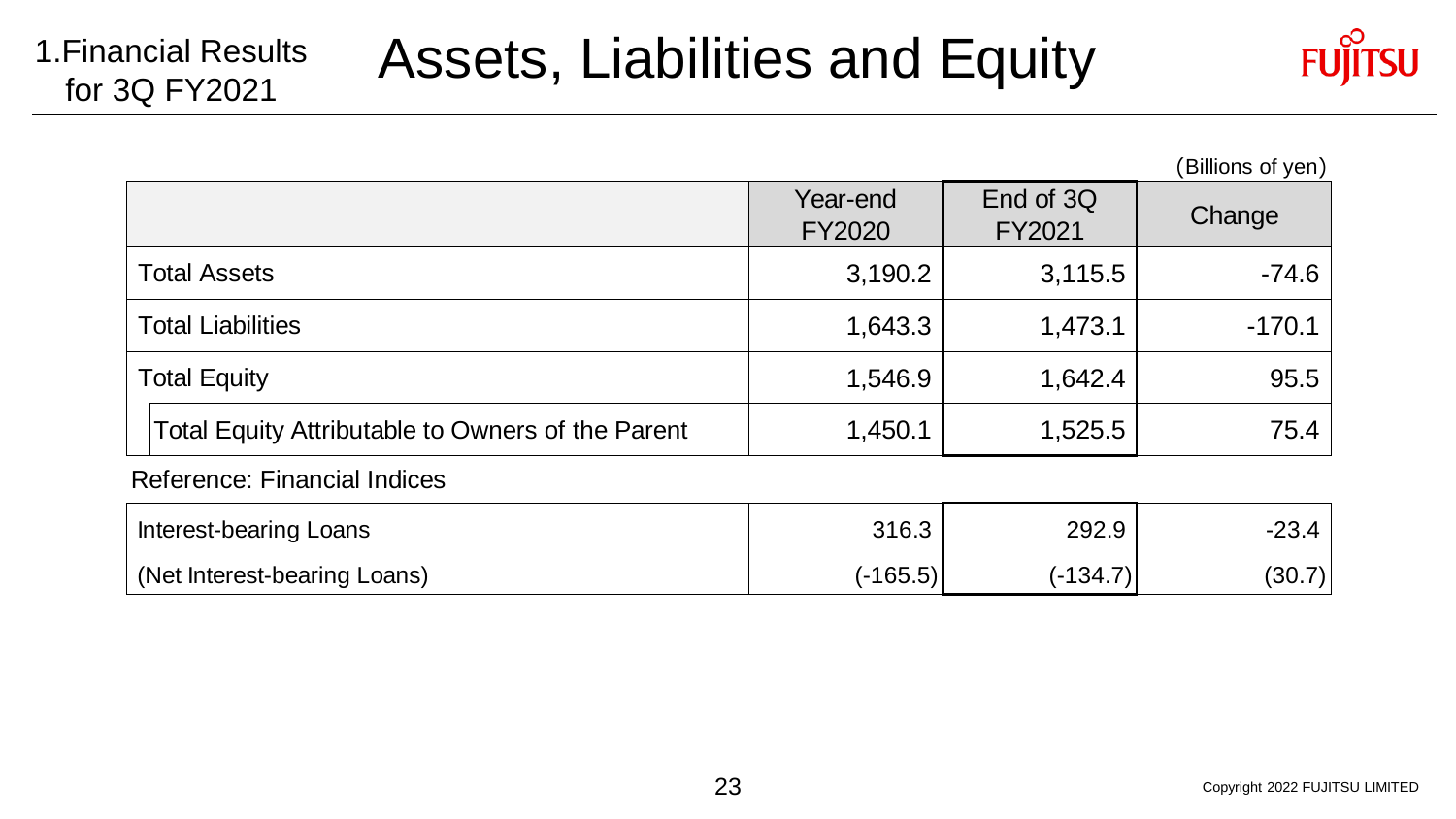

# . Earnings Forecast for FY2021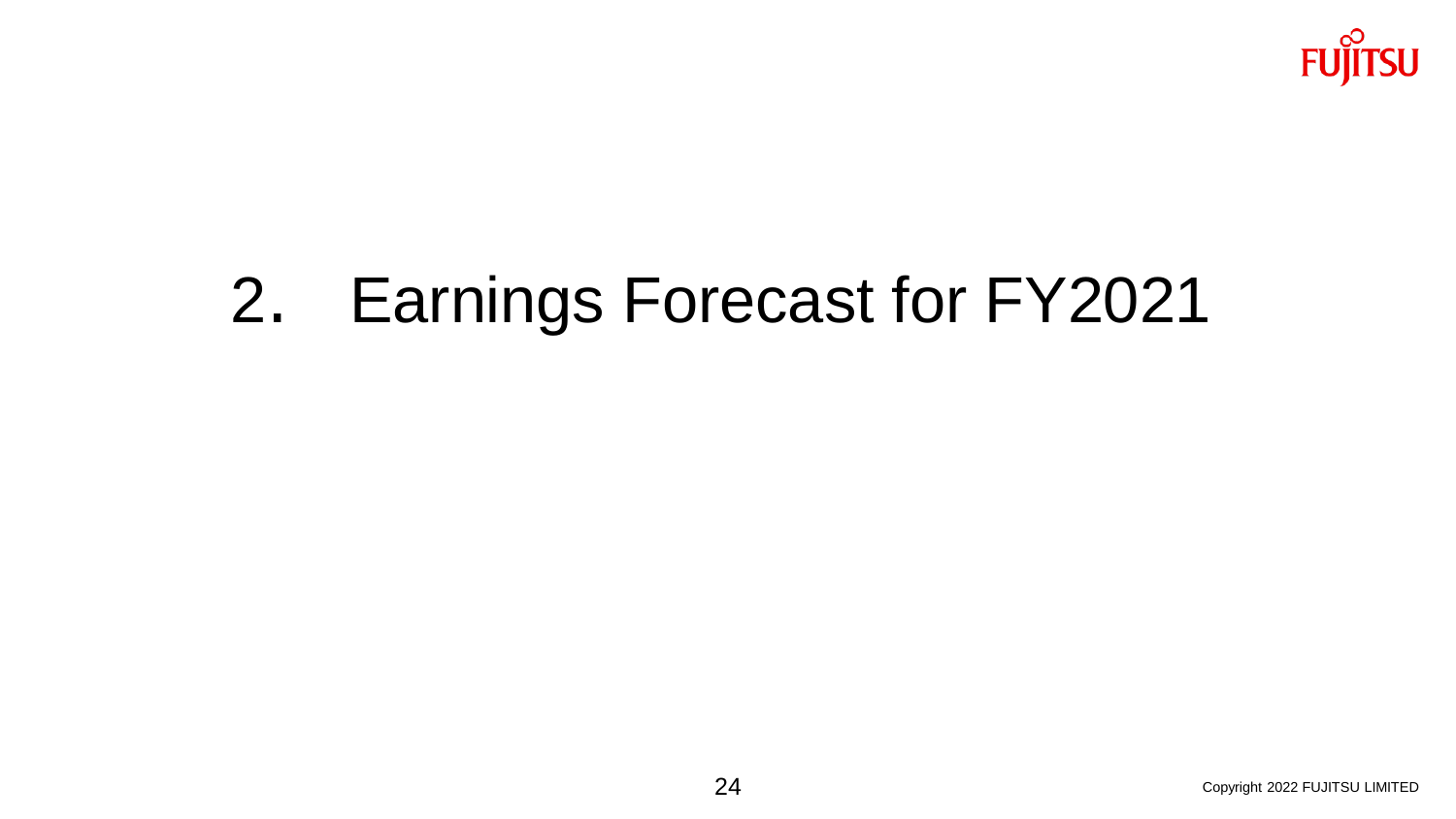

(Billions of yen)

|                                                             |                           |                     | FY2021 (Forecast)                  |        |     |
|-------------------------------------------------------------|---------------------------|---------------------|------------------------------------|--------|-----|
|                                                             | <b>FY2020</b><br>(Actual) | Current<br>Forecast | Change vs.<br>Previous<br>Forecast |        | (%) |
| Revenue                                                     | 3,589.7                   | 3,630.0             |                                    | 40.2   | 1.1 |
| <b>Operating Profit</b>                                     | 266.3                     | 275.0               | ٠                                  | 8.6    | 3.3 |
| [Operating Profit Margin]                                   | [7.4%]                    | $[7.6\%]$           | $[-%]$                             | [0.2%] |     |
| Profit for the Year Attributable to<br>Owners of the Parent | 202.7                     | 205.0               |                                    | 2.3    | 1.1 |

#### Exchange Rate

| $ U.S.$ dollar / Yen           |       |       |                |      |        |
|--------------------------------|-------|-------|----------------|------|--------|
|                                | 106   | 105   | -              | -    | -0.9   |
| Euro / Yen                     | 124   | 120   | $\blacksquare$ | -4   | $-3.2$ |
| <b>British pound / Yen</b>     | 139   | 140   | -              |      | 0.7    |
| Ratio of Revenue Outside Japan | 32.7% | 35.8% | 1.6%           | 3.1% |        |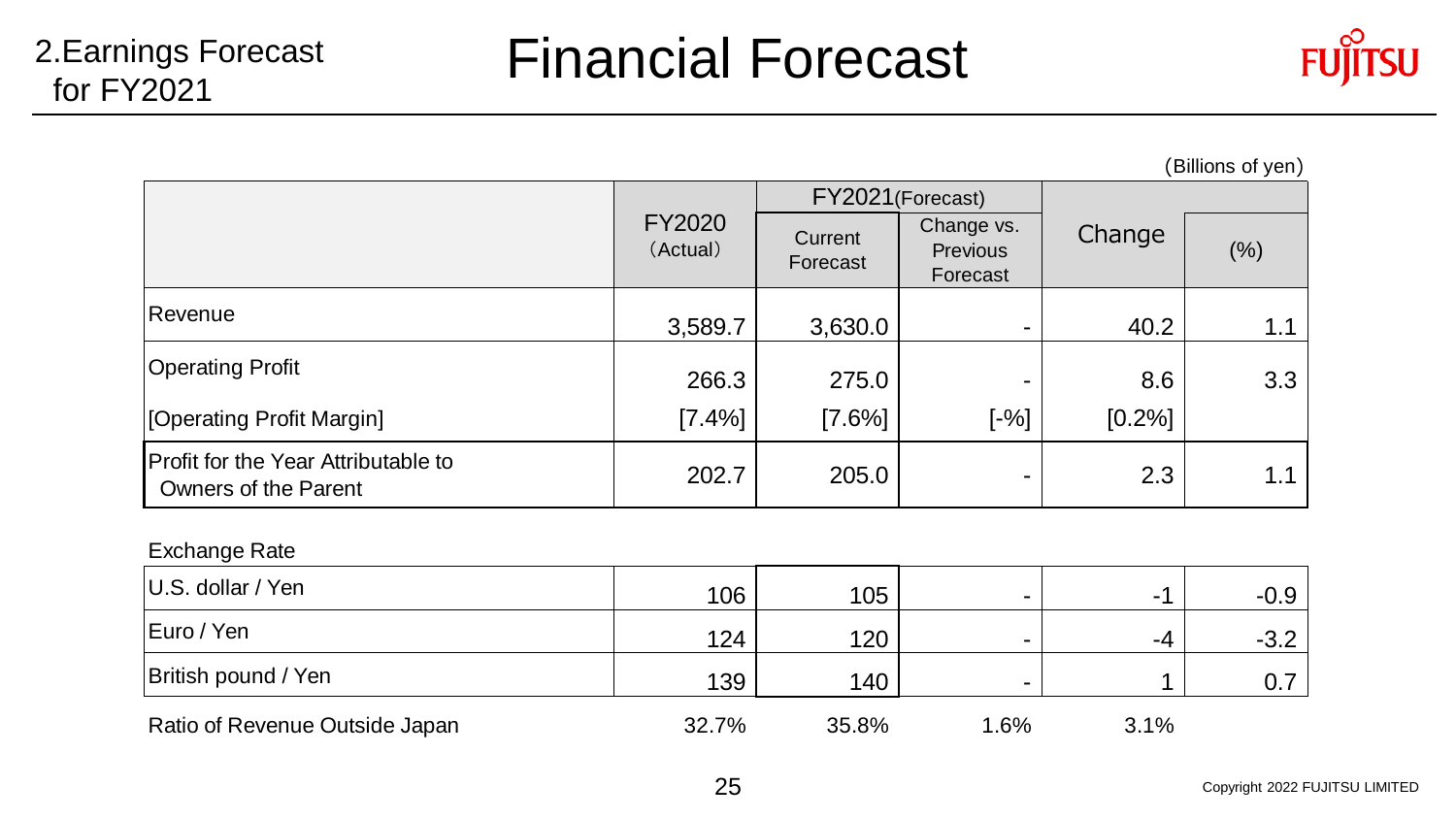### Business Segment Information 2.Earnings Forecast for FY2021



(Billions of yen)

Technology Solutions: Changes reflect an increased risk of component supply delays and weak orders from local governments, educational institutions, and SMEs

Device Solutions : Forecasts increased in light of the very strong demand environment

|                                |             | FY2020   | FY2021              | (Forecast)                         |         | וייט נייט שווטווישן |
|--------------------------------|-------------|----------|---------------------|------------------------------------|---------|---------------------|
|                                |             | (Actual) | Current<br>Forecast | Change vs.<br>Previous<br>Forecast | Change  | $(\%)$              |
| Technology<br><b>Solutions</b> | Revenue     | 3,087.7  | 3,100.0             | $-50.0$                            | 12.2    | 0.4                 |
|                                | <b>OPPL</b> | 193.2    | 205.0               | $-15.0$                            | 11.7    | 6.1                 |
| <b>Ubiquitous Solutions</b>    | Revenue     | 319.0    | 230.0               |                                    | $-89.0$ | $-27.9$             |
|                                | <b>OPPL</b> | 43.2     | 5.0                 |                                    | $-38.2$ | $-88.4$             |
| <b>Device Solutions</b>        | Revenue     | 293.8    | 380.0               | 30.0                               | 86.1    | 29.3                |
|                                | <b>OPPL</b> | 29.8     | 65.0                | 15.0                               | 35.1    | 118.1               |
| Inter-segment Elimination      | Revenue     | $-110.9$ | $-80.0$             | 20.0                               | 30.9    |                     |
|                                | Revenue     | 3,589.7  | 3,630.0             |                                    | 40.2    | 1.1                 |
| Total                          | <b>OPPL</b> | 266.3    | 275.0               |                                    | 8.6     | 3.3                 |

Copyright 2022 FUJITSU LIMITED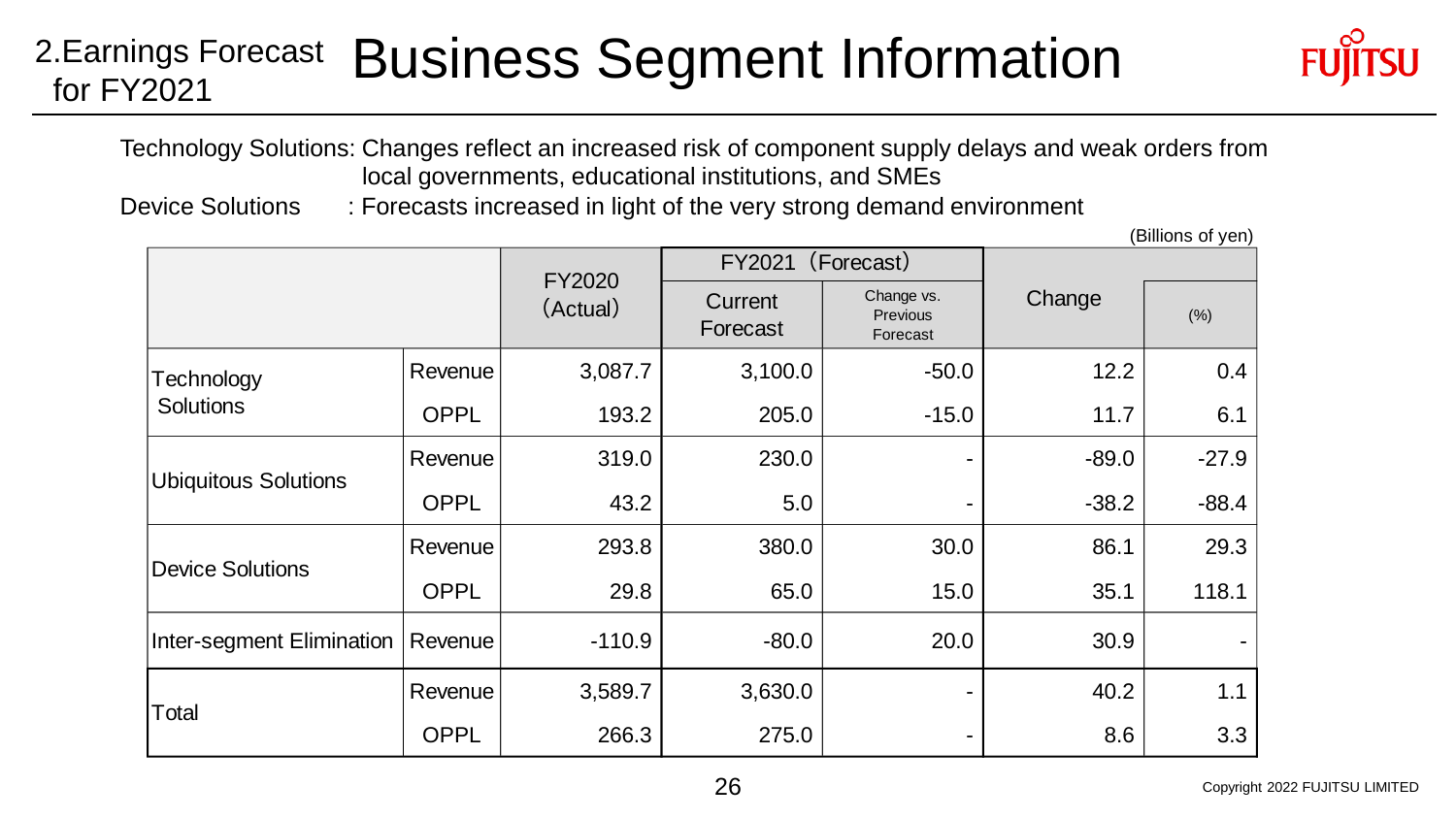#### Business Segment Information Breakdown of Technology Solutions 2.Earnings Forecast for FY2021



(Billions of yen)

|                              |             | <b>FY2020</b> | FY2021 (Forecast)   |                                           |         |        |
|------------------------------|-------------|---------------|---------------------|-------------------------------------------|---------|--------|
|                              |             | (Actual)      | Current<br>Forecast | Change vs.<br><b>Previous</b><br>Forecast | Change  | (% )   |
| Technology                   | Revenue     | 3,087.7       | 3,100.0             | $-50.0$                                   | 12.2    | 0.4    |
| <b>Solutions</b>             | <b>OPPL</b> | 193.2         | 205.0               | $-15.0$                                   | 11.7    | 6.1    |
| Solutions/                   | Revenue     | 1,883.6       | 1,950.0             | $-50.0$                                   | 66.3    | 3.5    |
| <b>Services</b>              | <b>OPPL</b> | 190.7         | 210.0               | $-15.0$                                   | 19.2    | 10.1   |
| <b>System Products</b>       | Revenue     | 432.6         | 390.0               |                                           | $-42.6$ | $-9.9$ |
| <b>Network Products</b>      | Revenue     | 201.1         | 220.0               |                                           | 18.8    | 9.4    |
| System                       | Revenue     | 633.7         | 610.0               |                                           | $-23.7$ | $-3.8$ |
| <b>Platforms</b>             | <b>OPPL</b> | 38.8          | 41.0                |                                           | 2.1     | 5.6    |
| <b>International Regions</b> | Revenue     | 723.7         | 735.0               |                                           | 11.2    | 1.6    |
| Excluding Japan              | <b>OPPL</b> | 11.6          | 22.0                |                                           | 10.3    | 89.3   |
|                              | Revenue     | $-153.3$      | $-195.0$            |                                           | $-41.6$ |        |
| Common                       | <b>OPPL</b> | $-47.8$       | $-68.0$             |                                           | $-20.1$ |        |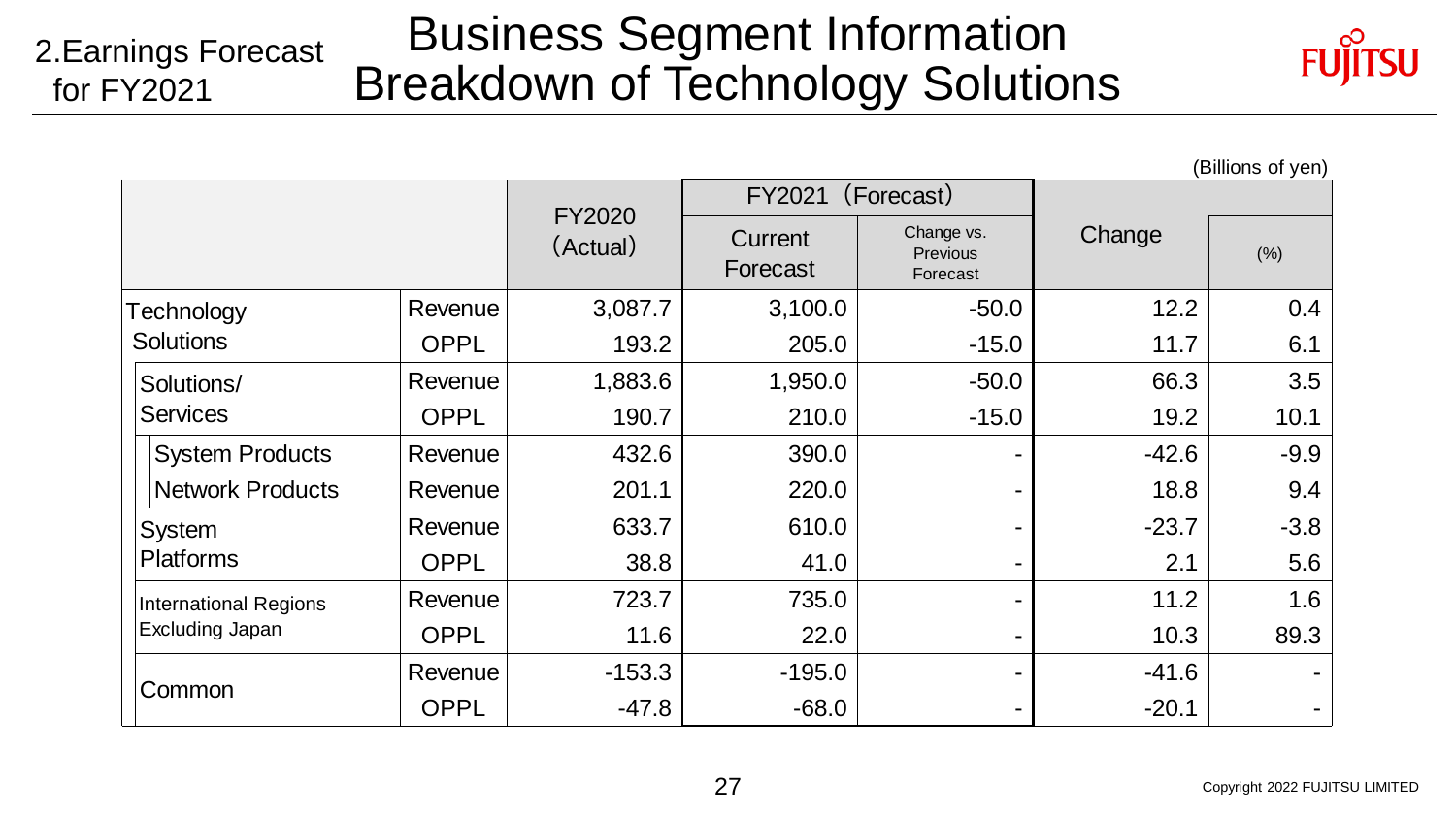

| <b>Free Cash Flow</b> | (Billions of yen)  |                      |                                           |
|-----------------------|--------------------|----------------------|-------------------------------------------|
|                       | FY2020<br>(Actual) | FY2021<br>(Forecast) | Change vs.<br><b>Previous</b><br>Forecast |
| Free Cash Flow        | 236.3              | 210.0                |                                           |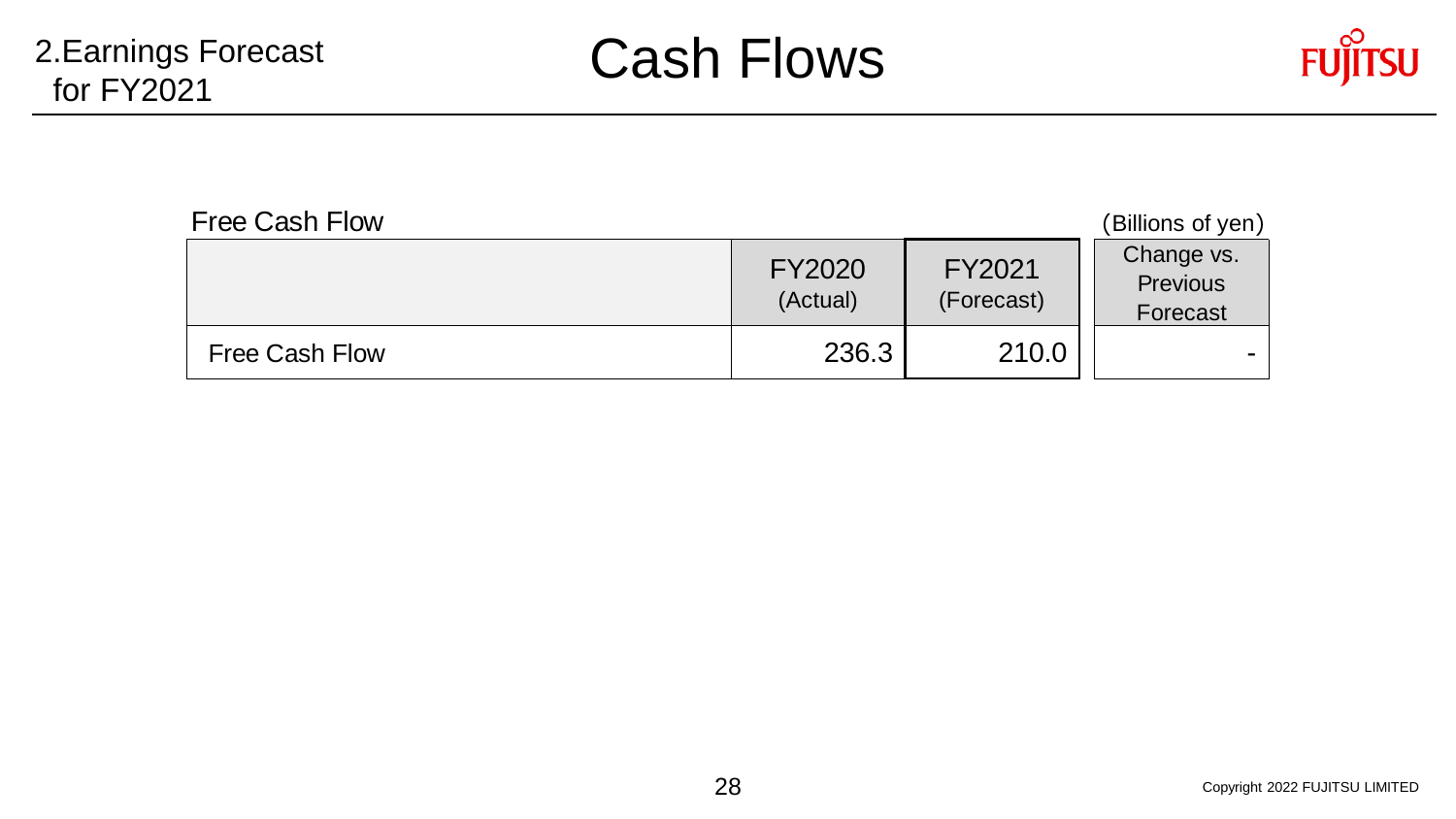

# **Thank you**

Copyright 2022 FUJITSU LIMITED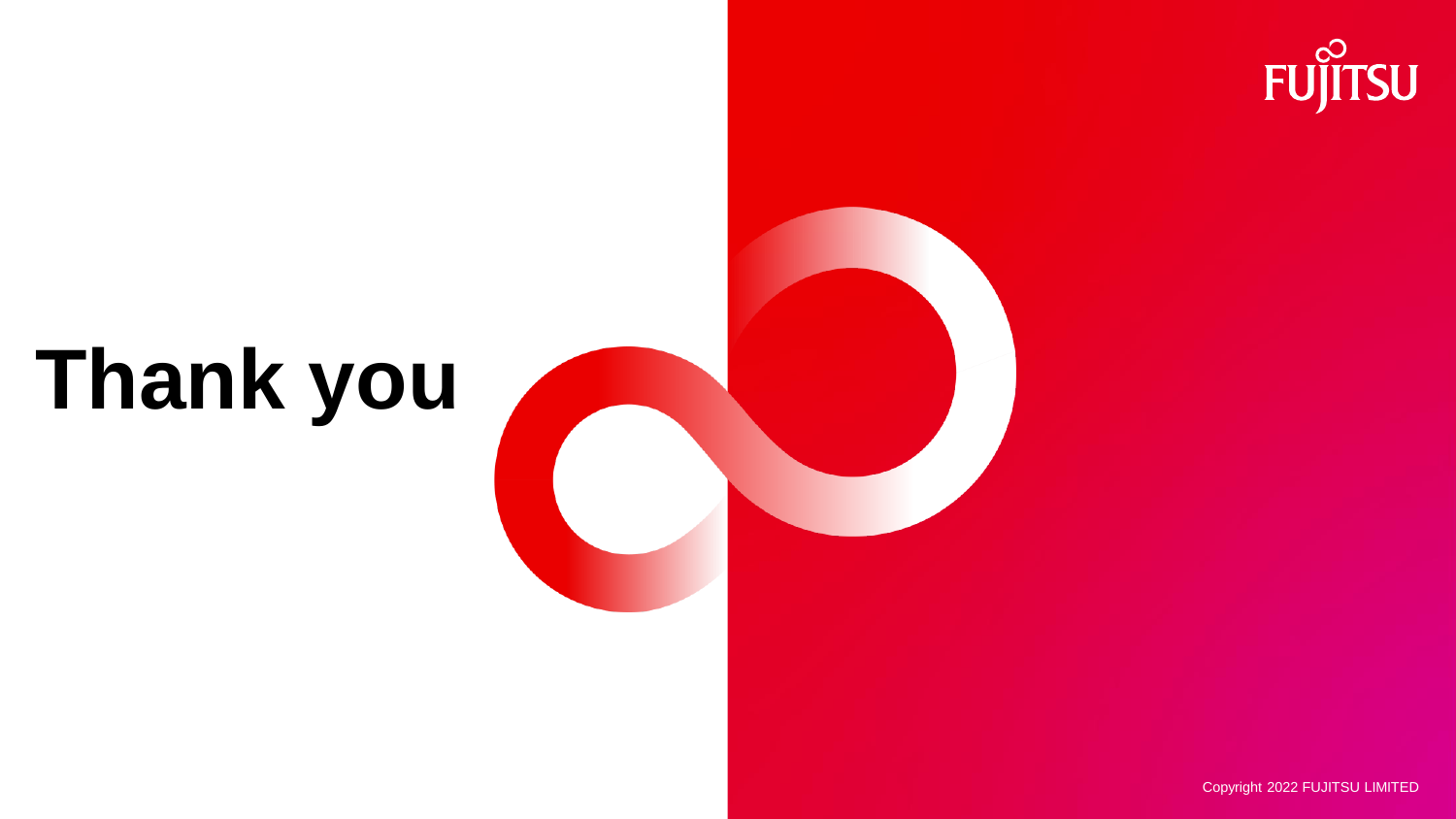

## Cautionary Statement

These materials may contain forward-looking statements that are based on management's current information, views and assumptions and involve known and unknown risks and uncertainties that could cause actual results, performance or events to differ materially from those expressed or implied in such statements. Actual results may differ materially from those projected or implied in the forward-looking statements due to, without limitation, the following factors listed below.

- General economic and market conditions in key markets (Particularly in Japan, Europe, North America, Oceania, and Asia, including China)
- Fluctuations in exchange rates or interest rates
- Fluctuations in capital markets
- Intensifying price competition
- Changes in market positioning due to competition in R&D
- Changes in the environment for the procurement of parts and components
- Changes in competitive relationships relating to collaborations, alliances and technical provisions
- Risks related to public regulations, public policy and tax matters
- Risks related to product or services defects
- Potential emergence of unprofitable projects
- Risks related to R&D investments, capital expenditures, business acquisitions, business restructuring, etc.
- Risks related to natural disasters and unforeseen events
- Changes in accounting policies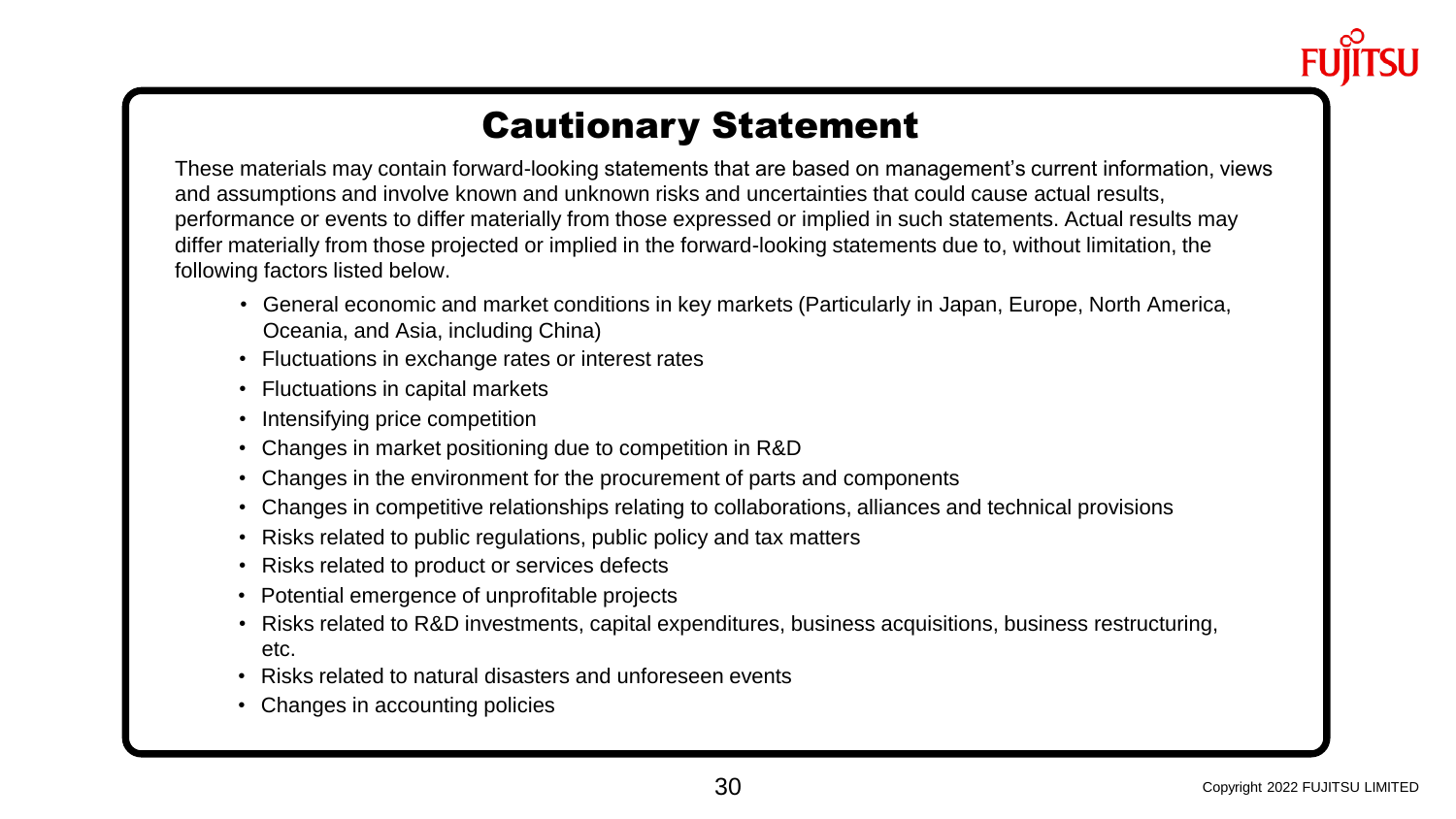

# **Supplementary**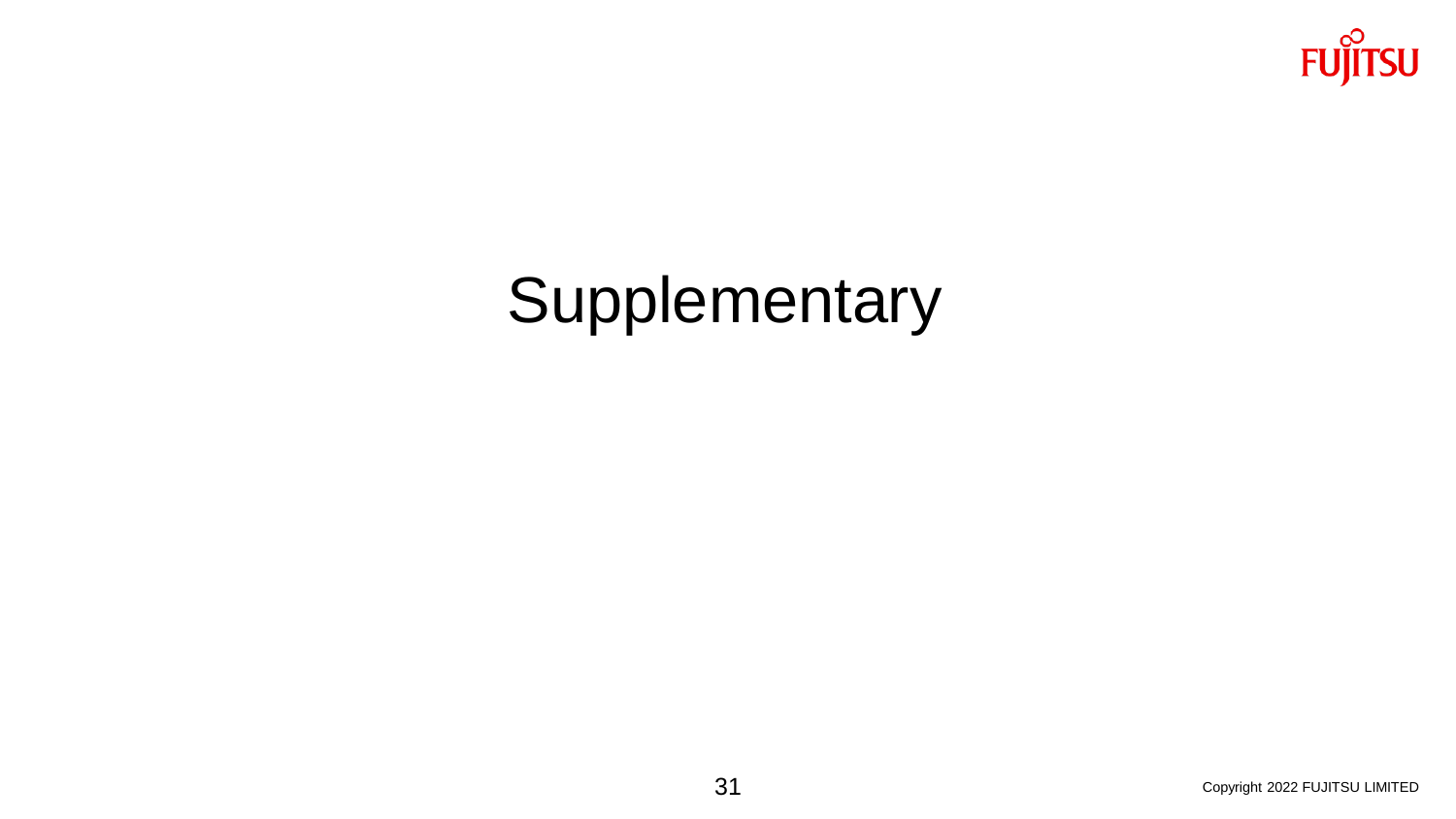### (Supplementary) Financial Results for 3Q FY2021

# Business Segment Information[9 Months]



|                                |             |          |          |         | (Billions of yen) |
|--------------------------------|-------------|----------|----------|---------|-------------------|
|                                |             | 9 Months | 9 Months |         |                   |
|                                |             | FY2020   | FY2021   | Change  | (% )              |
|                                |             | (Actual) | (Actual) |         |                   |
| Technology<br><b>Solutions</b> | Revenue     | 2,159.0  | 2,150.9  | $-8.0$  | $-0.4$            |
|                                | <b>OPPL</b> | 97.9     | 81.4     | $-16.4$ | $-16.8$           |
|                                | Revenue     | 233.5    | 177.4    | $-56.0$ | $-24.0$           |
| <b>Ubiquitous Solutions</b>    | <b>OPPL</b> | 36.4     | 5.7      | $-30.7$ | $-84.2$           |
| <b>Device Solutions</b>        | Revenue     | 214.1    | 277.0    | 62.9    | 29.4              |
|                                | <b>OPPL</b> | 21.3     | 59.4     | 38.1    | 178.6             |
| Inter-segment Elimination      | Revenue     | $-80.5$  | $-61.9$  | 18.5    |                   |
| Total                          | Revenue     | 2,526.2  | 2,543.5  | 17.3    | 0.7               |
|                                | <b>OPPL</b> | 155.7    | 146.6    | $-9.0$  | $-5.8$            |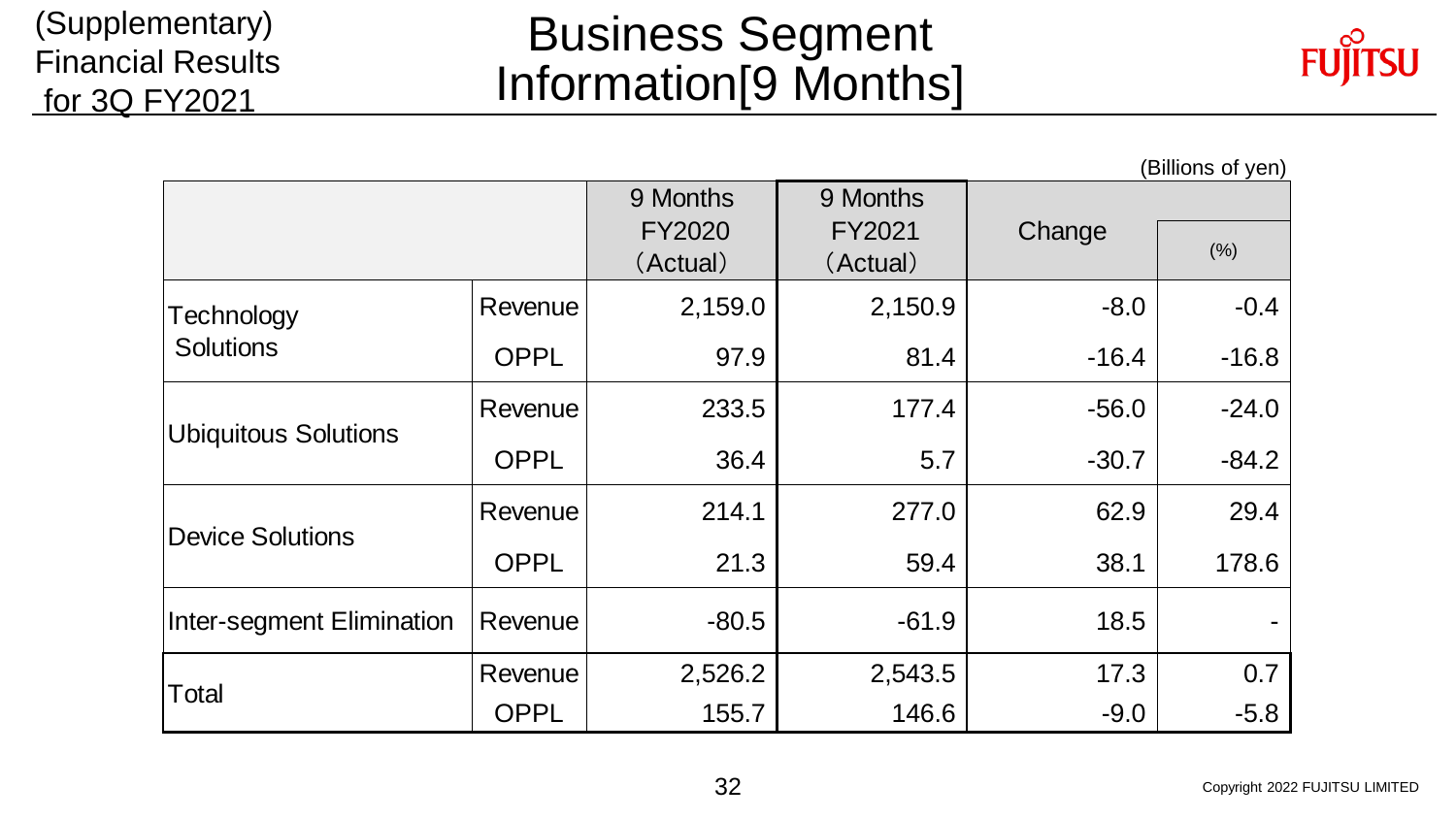#### Revenue by Segments[9 Months] (Excl. restructuring) (Supplementary) Financial Results for 3Q FY2021



|                                       | (Billions of yen)              |                                |         |                                      |  |  |  |  |
|---------------------------------------|--------------------------------|--------------------------------|---------|--------------------------------------|--|--|--|--|
|                                       | 9 Months<br>FY2020<br>(Actual) | 9 Months<br>FY2021<br>(Actual) | Change  | Impact of<br>global chip<br>shortage |  |  |  |  |
| <b>Excl. restructuring</b>            | 2,493.3                        | 2,543.5                        | 50.1    | $-39.7$                              |  |  |  |  |
| <b>Technology Solutions</b>           | 2,145.3                        | 2,150.9                        | 5.6     | $-39.7$                              |  |  |  |  |
| Solutions/Services                    | 1,297.0                        | 1,283.0                        | $-14.0$ | $-7.9$                               |  |  |  |  |
| <b>System Platforms</b>               | 442.0                          | 430.9                          | $-11.1$ | $-26.4$                              |  |  |  |  |
| <b>System Products</b>                | 308.0                          | 273.4                          | $-34.6$ | $-16.4$                              |  |  |  |  |
| <b>Network Products</b>               | 134.0                          | 157.4                          | 23.4    | $-9.9$                               |  |  |  |  |
| International Regions Excluding Japan | 513.7                          | 538.9                          | 25.2    | $-10.1$                              |  |  |  |  |
| Common                                | $-107.5$                       | $-101.9$                       | 5.6     | 4.8                                  |  |  |  |  |
| <b>Ubiquitous Solutions</b>           | 214.4                          | 177.4                          | $-36.9$ |                                      |  |  |  |  |
| <b>Device Solutions</b>               | 214.1                          | 277.0                          | 62.9    |                                      |  |  |  |  |
| Inter-segment Elimination             | $-80.5$                        | $-61.9$                        | 18.5    |                                      |  |  |  |  |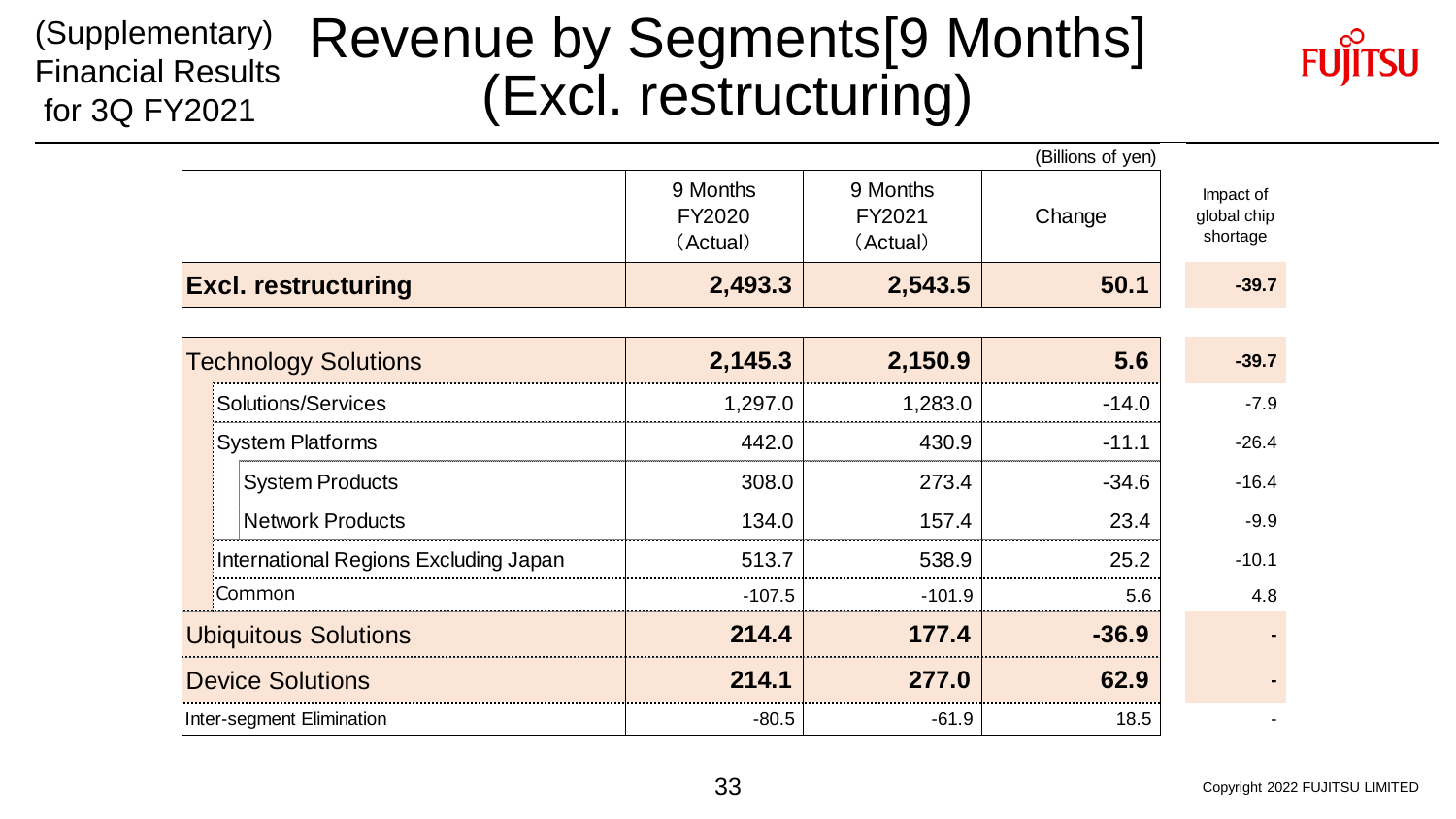### (Supplementary) Financial Results for 3Q FY2021

# Business Segment Information [Quarterly Breakdown of Results]



|                              |             |         |                 |         |         |         |                 | (Billions of yen) |
|------------------------------|-------------|---------|-----------------|---------|---------|---------|-----------------|-------------------|
|                              |             |         | FY2020 (Actual) |         |         |         | FY2021 (Actual) |                   |
|                              |             | 1Q      | 2Q              | 3Q      | 4Q      | 1Q      | 2Q              | 3Q                |
| Technology                   | Revenue     | 683.5   | 709.5           | 765.9   | 928.7   | 687.0   | 725.7           | 738.1             |
| Solutions                    | <b>OPPL</b> | 13.3    | 31.0            | 53.5    | 95.3    | 17.0    | 24.1            | 40.2              |
| Solutions/                   | Revenue     | 394.1   | 444.7           | 458.0   | 586.5   | 398.6   | 446.7           | 437.5             |
| <b>Services</b>              | <b>OPPL</b> | 18.6    | 38.2            | 42.6    | 91.2    | 20.1    | 36.5            | 38.2              |
| System                       | Revenue     | 146.9   | 133.5           | 161.6   | 191.6   | 140.8   | 145.8           | 144.2             |
| <b>Platforms</b>             | <b>OPPL</b> | 4.9     | 1.8             | 11.5    | 20.5    | 7.9     | 7.8             | 5.8               |
| <b>International Regions</b> | Revenue     | 171.0   | 163.8           | 192.4   | 196.2   | 177.2   | 169.4           | 192.3             |
| Excluding Japan              | <b>OPPL</b> | $-3.7$  | 2.9             | 8.6     | 3.8     | 2.2     | 2.8             | 11.6              |
|                              | Revenue     | $-28.6$ | $-32.6$         | $-46.2$ | $-45.8$ | $-29.6$ | $-36.3$         | $-35.9$           |
| Common                       | <b>OPPL</b> | $-6.4$  | $-11.8$         | $-9.2$  | $-20.3$ | $-13.3$ | $-23.0$         | $-15.4$           |
|                              | Revenue     | 72.6    | 80.6            | 80.2    | 85.4    | 53.8    | 62.7            | 60.8              |
| <b>Ubiquitous Solutions</b>  | <b>OPPL</b> | 3.5     | 3.1             | 29.7    | 6.7     | 1.6     | 3.4             | 0.6               |
| <b>Device Solutions</b>      | Revenue     | 68.3    | 70.3            | 75.5    | 79.6    | 81.0    | 94.1            | 101.7             |
|                              | <b>OPPL</b> | 5.3     | 5.7             | 10.2    | 8.4     | 15.1    | 20.1            | 24.2              |
| Inter-segment<br>Elimination | Revenue     | $-21.7$ | $-31.4$         | $-27.3$ | $-30.4$ | $-20.0$ | $-21.7$         | $-20.2$           |
| Total                        | Revenue     | 802.7   | 829.0           | 894.3   | 1,063.5 | 801.9   | 861.0           | 880.5             |
|                              | <b>OPPL</b> | 22.2    | 39.9            | 93.4    | 110.5   | 33.7    | 47.7            | 65.1              |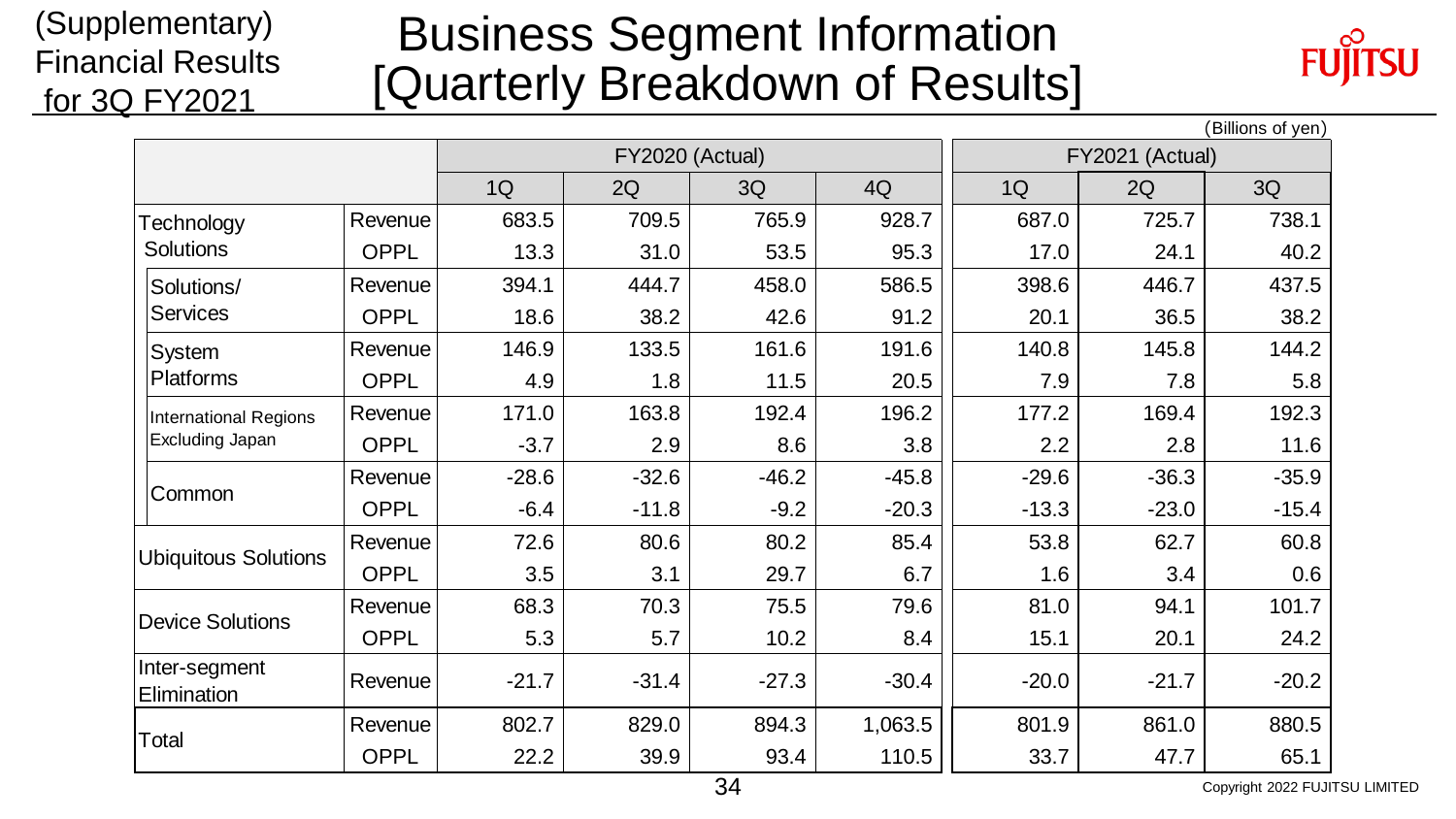#### (Supplementary) Financial Results for 3Q FY2021 Two Business Areas for Value Creation [Technology Solutions 3Q]



(Billions of yen)

|                              |                      |          |                    |              |        |                    |           |         |                  | , ווט אן וט טווטווען |
|------------------------------|----------------------|----------|--------------------|--------------|--------|--------------------|-----------|---------|------------------|----------------------|
|                              |                      |          | 3Q FY2020 (Actual) |              |        | 3Q FY2021 (Actual) |           |         | Change           |                      |
|                              |                      | For      | For                | <b>Total</b> | For    | For                | Total     | For     | For              | <b>Total</b>         |
|                              |                      | Growth   | <b>Stability</b>   |              | Growth | <b>Stability</b>   |           | Growth  | <b>Stability</b> |                      |
| Technology                   | <b>Growth Rate</b>   |          |                    |              | 103%   | 94%                | 96%       |         |                  |                      |
| <b>Solutions</b>             | Revenue              | 236.7    | 529.2              | 765.9        | 242.7  | 495.4              | 738.1     | 6.0     | $-33.8$          | $-27.8$              |
|                              | composition<br>ratio | $ 31\% $ | [69%]              | [100%]       | [33%]  | [67%]              | $[100\%]$ | $[2\%]$ | $[-2%]$          | $[-%]$               |
| Solutions/                   | <b>Growth Rate</b>   |          |                    |              | 105%   | 88%                | 96%       |         |                  |                      |
| <b>Services</b>              | Revenue              | 195.4    | 262.6              | 458.0        | 206.1  | 231.4              | 437.5     | 10.7    | $-31.2$          | $-20.5$              |
|                              | composition<br>ratio | [43%]    | [57%]              | [100%]       | [47%]  | [53%]              | [100%]    | [4%]    | $[-4%]$          | $[-%]$               |
| <b>System</b>                | <b>Growth Rate</b>   |          |                    |              | 82%    | 91%                | 89%       |         |                  |                      |
| <b>Platforms</b>             | Revenue              | 33.0     | 128.6              | 161.6        | 26.9   | 117.3              | 144.2     | $-6.1$  | $-11.3$          | $-17.4$              |
|                              | composition<br>ratio | [20%]    | [80%]              | [100%]       | [19%]  | [81%]              | [100%]    | $[-1%]$ | $[1\%]$          | $[-%]$               |
| <b>International Regions</b> | Growth Rate          |          |                    |              | 117%   | 99%                | 100%      |         |                  |                      |
| Excluding Japan              | Revenue              | 8.3      | 184.1              | 192.4        | 9.7    | 182.6              | 192.3     | 1.4     | $-1.5$           | $-0.1$               |
|                              | composition<br>ratio | [4%]     | [96%]              | [100%]       | [5%]   | [95%]              | $[100\%]$ | $[1\%]$ | $[-1%]$          | $[-%]$               |
| Common                       | Revenue              | ۰        | $-46.2$            | $-46.2$      | ۰.     | $-35.9$            | $-35.9$   |         | 10.2             | 10.2                 |
|                              | composition<br>ratio | $[-%]$   | $[100\%]$          | [100%]       | [-%]   | $[100\%]$          | $[100\%]$ | $[-%]$  | $[-%]$           | $[-%]$               |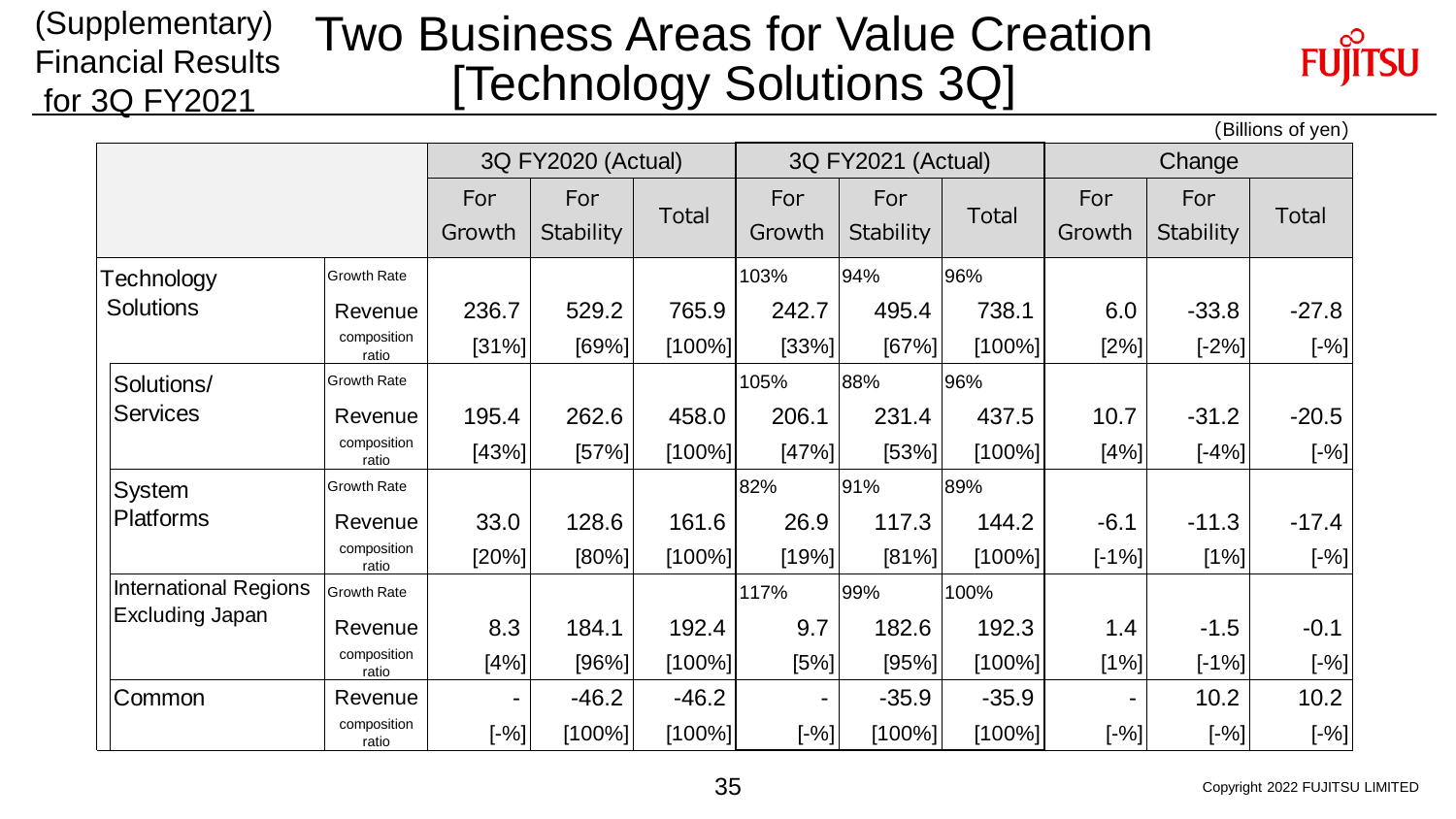#### (Supplementary) Financial Results for 3Q FY2021 Two Business Areas for Value Creation [Technology Solutions 9 Months]



(Billions of yen)

|                              |                      |                |                          |              |            |                          |              |                     |                  | , ווטיע וטוווש |
|------------------------------|----------------------|----------------|--------------------------|--------------|------------|--------------------------|--------------|---------------------|------------------|----------------|
|                              |                      |                | 9 Months FY2020 (Actual) |              |            | 9 Months FY2021 (Actual) |              |                     | Change           |                |
|                              |                      | For            | For                      | <b>Total</b> | For        | For                      | <b>Total</b> | For                 | For              | Total          |
|                              |                      | Growth         | <b>Stability</b>         |              | Growth     | <b>Stability</b>         |              | Growth              | <b>Stability</b> |                |
| Technology                   | <b>Growth Rate</b>   |                |                          |              | 99%        | 100%                     | 100%         |                     |                  |                |
| Solutions                    | Revenue              | 695.8          | 1,463.2                  | 2,159.0      | 689.5      | 1,461.4                  | 2,150.9      | $-6.3$              | $-1.7$           | $-8.0$         |
|                              | composition<br>ratio | [32%]          | [68%]                    | [100%]       | [32%]      | [68%]                    | $[100\%]$    | $\left[-\% \right]$ | $[ -96 ]$        | $[-%]$         |
| Solutions/                   | <b>Growth Rate</b>   |                |                          |              | 102%       | 96%                      | 99%          |                     |                  |                |
| <b>Services</b>              | Revenue              | 567.1          | 729.9                    | 1,297.0      | 579.1      | 703.9                    | 1,283.0      | 12.0                | $-26.0$          | $-14.0$        |
|                              | composition<br>ratio | [44%]          | $[56\%]$                 | [100%]       | [45%]      | [55%]                    | [100%]       | $[1\%]$             | $[-1%]$          | $[-%]$         |
| System                       | <b>Growth Rate</b>   |                |                          |              | 76%        | 104%                     | 97%          |                     |                  |                |
| <b>Platforms</b>             | Revenue              | 106.4          | 335.6                    | 442.0        | 81.2       | 349.7                    | 430.9        | $-25.2$             | 14.1             | $-11.1$        |
|                              | composition<br>ratio | [24%]          | [76%]                    | [100%]       | [19%]      | [81%]                    | $[100\%]$    | $[-5\%]$            | $[5\%]$          | [-%]           |
| <b>International Regions</b> | <b>Growth Rate</b>   |                |                          |              | 131%       | 101%                     | 102%         |                     |                  |                |
| Excluding Japan              | Revenue              | 22.3           | 505.1                    | 527.4        | 29.2       | 509.7                    | 538.9        | 6.9                 | 4.6              | 11.5           |
|                              | composition<br>ratio | [4%]           | [96%]                    | $[100\%]$    | [5%]       | [95%]                    | [100%]       | $[1\%]$             | $[-1%]$          | [-%]           |
| Common                       | Revenue              | $\blacksquare$ | $-107.5$                 | $-107.5$     | ۰          | $-101.9$                 | $-101.9$     |                     | 5.6              | 5.6            |
|                              | composition<br>ratio | $[-%]$         | $[100\%]$                | [100%]       | $[^{-96}]$ | [100%]                   | [100%]       | $[-%]$              | $[-%]$           | $[-%]$         |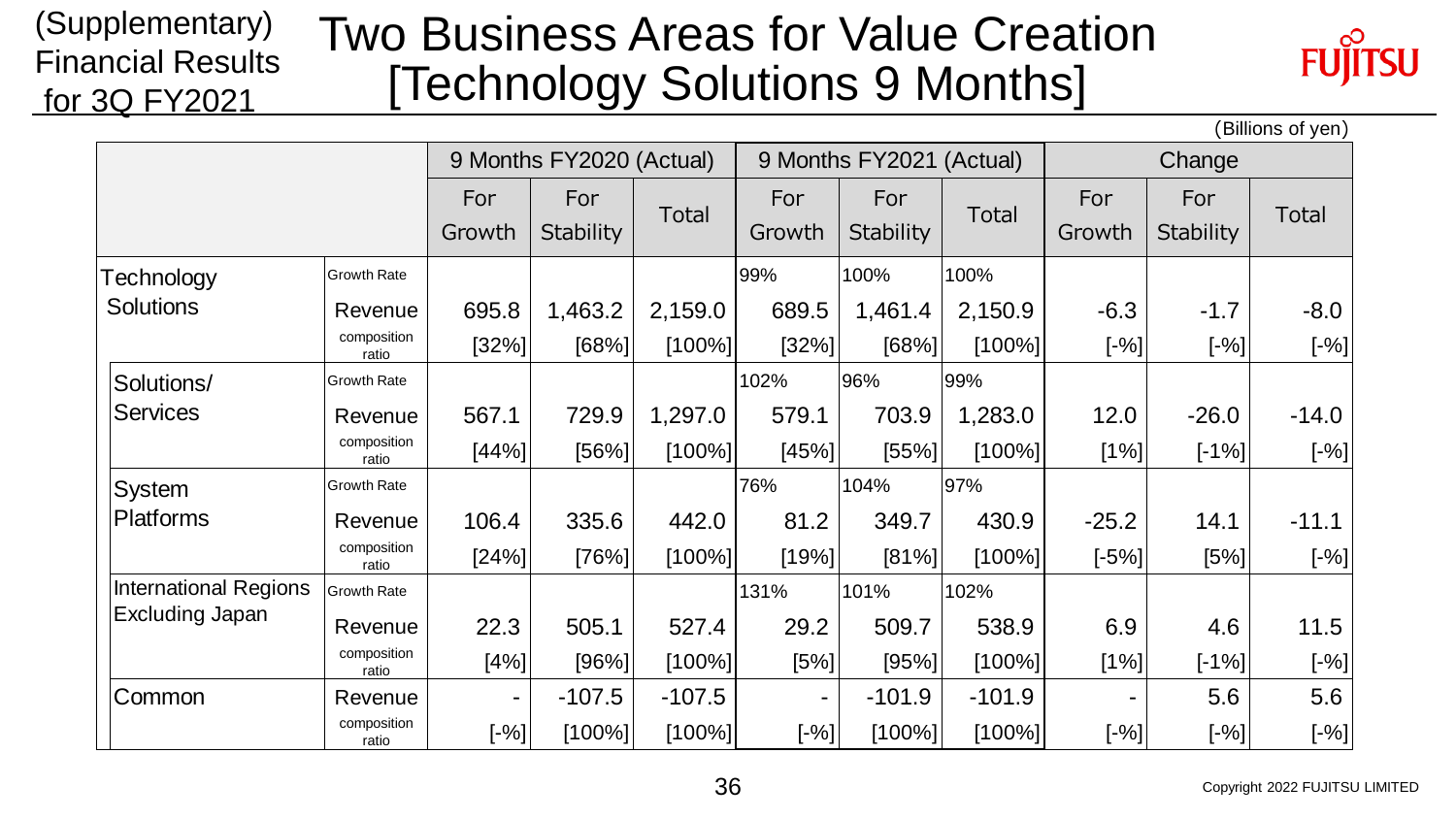#### (Supplementary) Financial Results for 3Q FY2021 Business Segment Information [Revenue Breakdown-In and Outside Japan 3Q]



|                                                 |                                |                       |                       |         | (Billions of yen) |
|-------------------------------------------------|--------------------------------|-----------------------|-----------------------|---------|-------------------|
|                                                 |                                | 3Q FY2020<br>(Actual) | 3Q FY2021<br>(Actual) | Change  | (%)               |
|                                                 | Revenue                        | 765.9                 | 738.1                 | $-27.8$ | $-3.6$            |
| <b>Technology Solutions</b>                     | Japan                          | 543.3                 | 495.2                 | $-48.0$ | $-8.8$            |
|                                                 | Outside Japan                  | 222.5                 | 242.8                 | 20.2    | 9.1               |
|                                                 | Revenue                        | 458.0                 | 437.5                 | $-20.5$ | $-4.5$            |
| Solutions/<br>Services                          | Japan                          | 447.3                 | 426.4                 | $-20.8$ | $-4.7$            |
|                                                 | Outside Japan                  | 10.7                  | 11.1                  | 0.3     | 3.1               |
|                                                 | Revenue                        | 161.6                 | 144.2                 | $-17.4$ | $-10.8$           |
| System<br>Platforms                             | Japan                          | 126.4                 | 90.6                  | $-35.7$ | $-28.3$           |
|                                                 | Outside Japan                  | 35.1                  | 53.5                  | 18.3    | 52.3              |
| <b>International Regions</b><br>Excluding Japan | Revenue                        | 192.4                 | 192.3                 | $-0.1$  | $-0.1$            |
|                                                 | Japan                          |                       | 0.1                   |         | 98.0              |
|                                                 | Outside Japan                  | 192.3                 | 192.1                 | $-0.2$  | $-0.1$            |
| Common                                          | Revenue                        | $-46.2$               | $-35.9$               | 10.2    |                   |
|                                                 | Revenue                        | 80.2                  | 60.8                  | $-19.4$ | $-24.2$           |
| <b>Ubiquitous Solutions</b>                     | Japan                          | 51.2                  | 31.1                  | $-20.1$ | $-39.2$           |
|                                                 | Outside Japan                  | 28.9                  | 29.6                  | 0.6     | 2.4               |
|                                                 | Revenue                        | 75.5                  | 101.7                 | 26.2    | 34.8              |
| <b>Device Solutions</b>                         | Japan                          | 19.8                  | 22.3                  | 2.4     | 12.2              |
|                                                 | Outside Japan                  | 55.6                  | 79.4                  | 23.8    | 42.9              |
| Inter-segment Elimination                       | Revenue                        | $-27.3$               | $-20.2$               | 7.1     |                   |
|                                                 | Revenue                        | 894.3                 | 880.5                 | $-13.8$ | $-1.5$            |
| Total                                           | Japan                          | 588.4                 | 529.8                 | $-58.5$ | $-10.0$           |
|                                                 | Outside Japan                  | 305.9                 | 350.6                 | 44.7    | 14.6              |
|                                                 | Ratio of Revenue Outside Japan | 34.2%                 | 39.8%                 | 5.6%    |                   |

Copyright 2022 FUJITSU LIMITED

37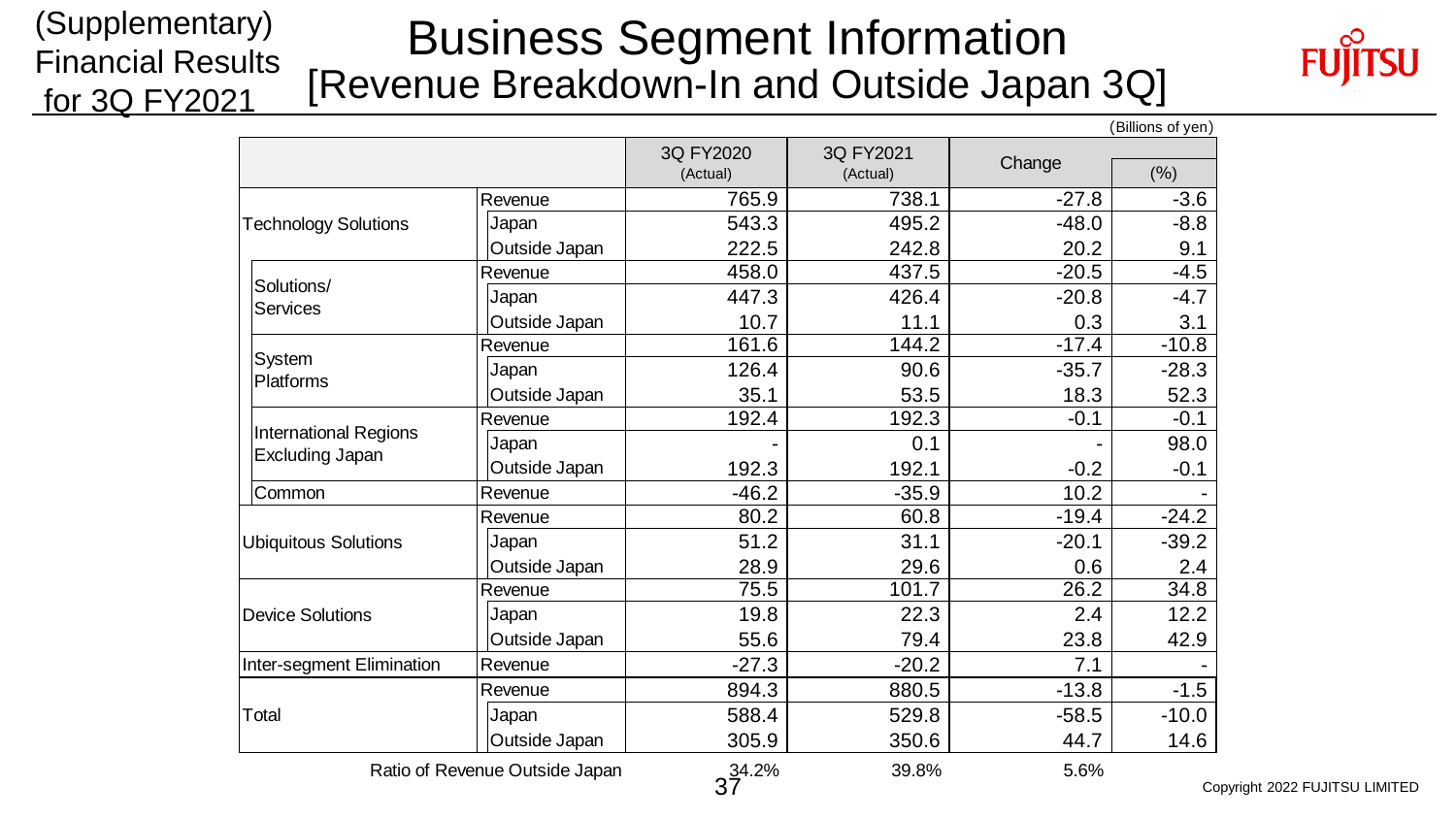#### (Supplementary) Financial Results for 3Q FY2021 Business Segment Information [Revenue Breakdown-In and Outside Japan 9 Months]



|                              |                                |                    |                    |         | (Billions of yen) |
|------------------------------|--------------------------------|--------------------|--------------------|---------|-------------------|
|                              |                                | 9 Months<br>FY2020 | 9 Months<br>FY2021 | Change  | (%)               |
|                              |                                | (Actual)           | (Actual)           |         |                   |
|                              | Revenue                        | 2,159.0            | 2,150.9            | $-8.0$  | $-0.4$            |
| <b>Technology Solutions</b>  | Japan                          | 1,544.8            | 1,485.5            | $-59.3$ | $-3.8$            |
|                              | Outside Japan                  | 614.1              | 665.4              | 51.3    | 8.4               |
| Solutions/                   | Revenue                        | 1,297.0            | 1,283.0            | $-14.0$ | $-1.1$            |
| Services                     | Japan                          | 1,269.3            | 1,250.9            | $-18.4$ | $-1.4$            |
|                              | Outside Japan                  | 27.6               | 32.0               | 4.3     | 15.9              |
|                              | Revenue                        | 442.0              | 430.9              | $-11.1$ | $-2.5$            |
| System                       | Japan                          | 353.2              | 298.2              | $-54.9$ | $-15.6$           |
| Platforms                    | Outside Japan                  | 88.8               | 132.6              | 43.7    | 49.3              |
| <b>International Regions</b> | Revenue                        | 527.4              | 538.9              | 11.5    | $\overline{2.2}$  |
|                              | Japan                          | 0.3                | 0.5                | 0.2     | 68.5              |
| Excluding Japan              | Outside Japan                  | 527.1              | 538.4              | 11.3    | 2.1               |
| Common                       | Revenue                        | $-107.5$           | $-101.9$           | 5.6     |                   |
|                              | Revenue                        | 233.5              | 177.4              | $-56.0$ | $-24.0$           |
| <b>Ubiquitous Solutions</b>  | Japan                          | 150.4              | 95.6               | $-54.7$ | $-36.4$           |
|                              | Outside Japan                  | 83.0               | 81.7               | $-1.3$  | $-1.6$            |
|                              | Revenue                        | 214.1              | 277.0              | 62.9    | 29.4              |
| <b>Device Solutions</b>      | Japan                          | 54.5               | 63.8               | 9.3     | 17.1              |
|                              | Outside Japan                  | 159.6              | 213.1              | 53.5    | 33.6              |
| Inter-segment Elimination    | Revenue                        | $-80.5$            | $-61.9$            | 18.5    |                   |
|                              | Revenue                        | 2,526.2            | 2,543.5            | 17.3    | 0.7               |
| Total                        | Japan                          | 1,674.2            | 1,586.6            | $-87.5$ | $-5.2$            |
|                              | Outside Japan                  | 851.9              | 956.8              | 104.8   | 12.3              |
|                              | Ratio of Revenue Outside Japan | 33.7%              | 37.6%              | 3.9%    |                   |

38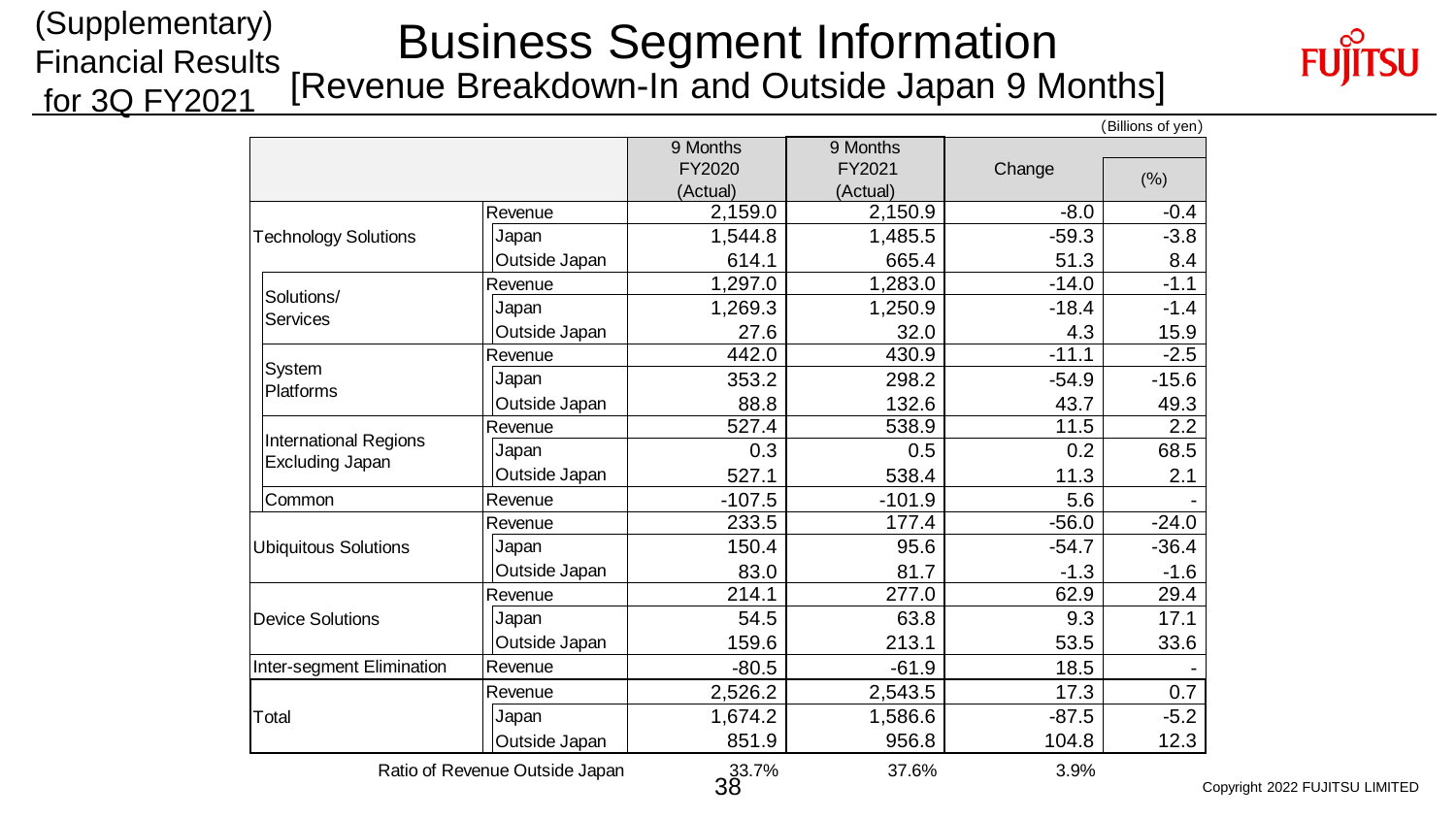### Financial Results Breakdown of International Regions Excluding Japan



|                                | (Billions of yen)   |                       |                       |        |                                         |                                |                                |         |                                         |
|--------------------------------|---------------------|-----------------------|-----------------------|--------|-----------------------------------------|--------------------------------|--------------------------------|---------|-----------------------------------------|
|                                |                     | 3Q FY2020<br>(Actual) | 3Q FY2021<br>(Actual) | Change | Impact of<br>restructuring<br>[Revenue] | 9 Months<br>FY2020<br>(Actual) | 9 Months<br>FY2021<br>(Actual) | Change  | Impact of<br>restructuring<br>[Revenue] |
| International Regions          | Revenue             | 192.4                 | 192.3                 | $-0.1$ | $-3.0$                                  | 527.4                          | 538.9                          | 11.5    | $-13.7$                                 |
| <b>Excluding Japan</b>         | Operating<br>Profit | 8.6                   | 11.6                  | 3.0    |                                         | 7.7                            | 16.7                           | 9.0     |                                         |
| <b>NWE</b>                     | Revenue             | 92.3                  | 94.6                  | 2.3    |                                         | 247.2                          | 268.0                          | 20.8    |                                         |
| [Northern & Western<br>Europe] | Operating<br>Profit | 4.7                   | 1.5                   | $-3.2$ |                                         | 1.4                            | 2.9                            | 1.4     |                                         |
| <b>CEE</b>                     | Revenue             | 49.2                  | 44.8                  | $-4.3$ |                                         | 128.6                          | 124.4                          | $-4.2$  |                                         |
| [Central & Eastern<br>Europe]  | Operating<br>Profit | 2.8                   | 6.6                   | 3.8    |                                         | 2.6                            | 6.8                            | 4.2     |                                         |
|                                | Revenue             | 11.9                  | 9.9                   | $-1.9$ | $-3.0$                                  | 39.4                           | 28.4                           | $-10.9$ | $-12.7$                                 |
| Americas                       | Operating<br>Profit | $-0.7$                | $-0.1$                | 0.6    |                                         | $-0.6$                         | 0.7                            | 1.4     |                                         |
| Asia                           | Revenue             | 20.7                  | 22.0                  | 1.3    |                                         | 56.5                           | 59.0                           | 2.5     |                                         |
|                                | Operating<br>Profit | 0.7                   | 0.8                   |        |                                         | 1.4                            | 1.4                            |         |                                         |
| Oceania                        | Revenue             | 17.9                  | 20.3                  | 2.4    |                                         | 54.8                           | 59.3                           | 4.5     |                                         |
|                                | Operating<br>Profit | 0.4                   | 2.3                   | 1.8    |                                         | 1.3                            | 2.8                            | 1.4     |                                         |
|                                | Revenue             | 0.2                   | 0.3                   | 0.1    |                                         | 0.6                            | $-0.5$                         | $-1.1$  | $-0.9$                                  |
| <b>Others</b>                  | Operating<br>Profit | 0.5                   | 0.4                   | $-0.1$ |                                         | 1.5                            | 1.9                            | 0.3     |                                         |

Note: Revenue includes Inter-region revenue.

(Supplementary)

for 3Q FY2021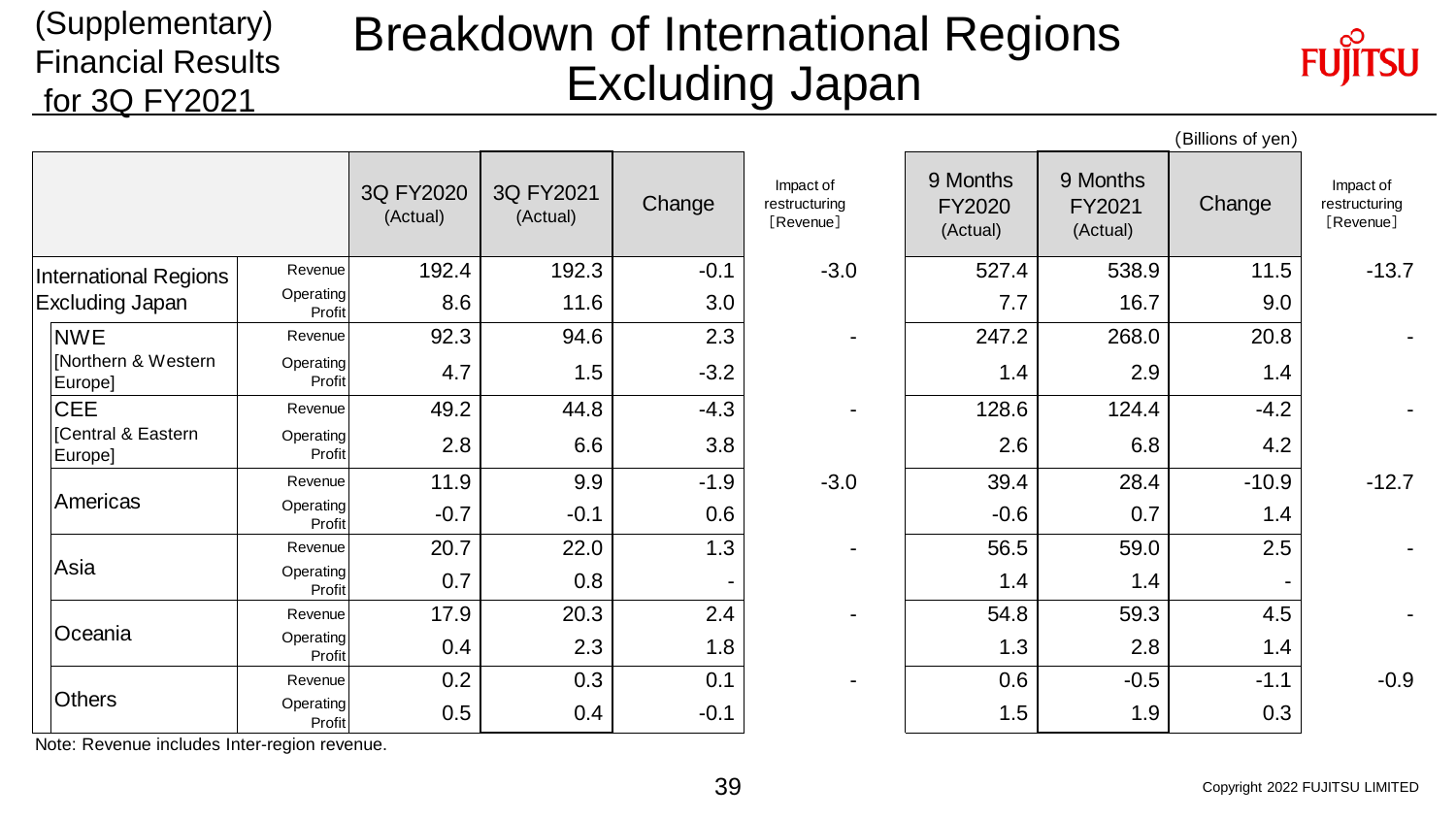### (Supplementary) Earnings Forecast for FY2021

# Assumption used for FY2021 Forecasts



1. Exchange Rates (Average) and Impact of Fluctuation

|                     |                    |                                          | Impact of |                                    |                                                          |  |
|---------------------|--------------------|------------------------------------------|-----------|------------------------------------|----------------------------------------------------------|--|
|                     | FY2020<br>(Actual) | 9 Months<br>4Q<br>(Actual)<br>(Forecast) |           | Change vs.<br>Previous<br>Forecast | <b>Exchange Rate</b><br>Fluctuation<br>4Q<br>(Forecast)* |  |
| U.S. dollar / Yen   | 106                | 111                                      | 105       |                                    | -0.3 Billion yen                                         |  |
| Euro / Yen          | 124                | 131                                      | 120       | $\overline{\phantom{a}}$           | 0.0 Billion yen                                          |  |
| British pound / Yen | 139                | 153                                      | 140       | $\overline{\phantom{a}}$           | 0.0 Billion yen                                          |  |

\* Impact of 1 yen fluctuation on operating profit (yen appreciation).